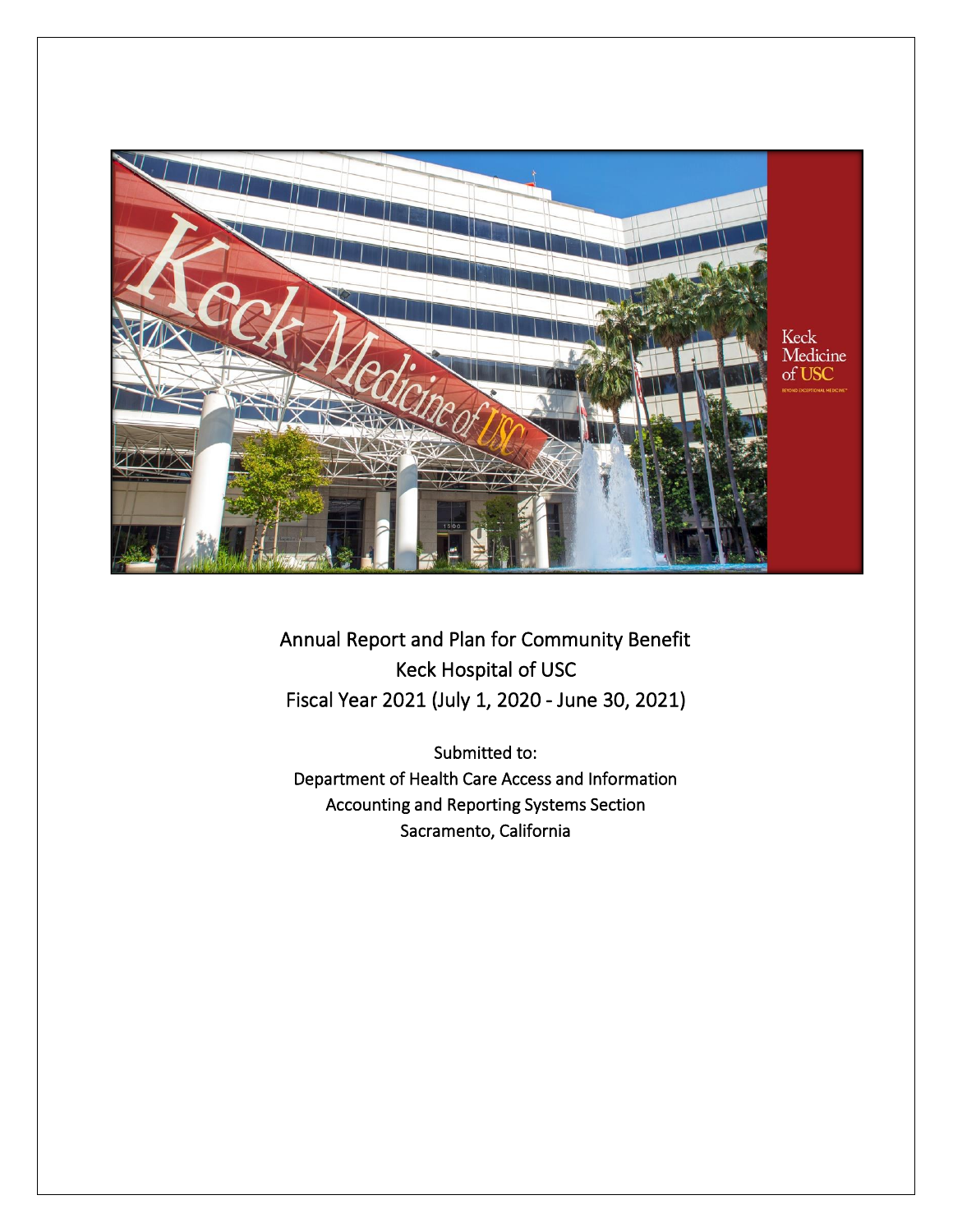# **Contents**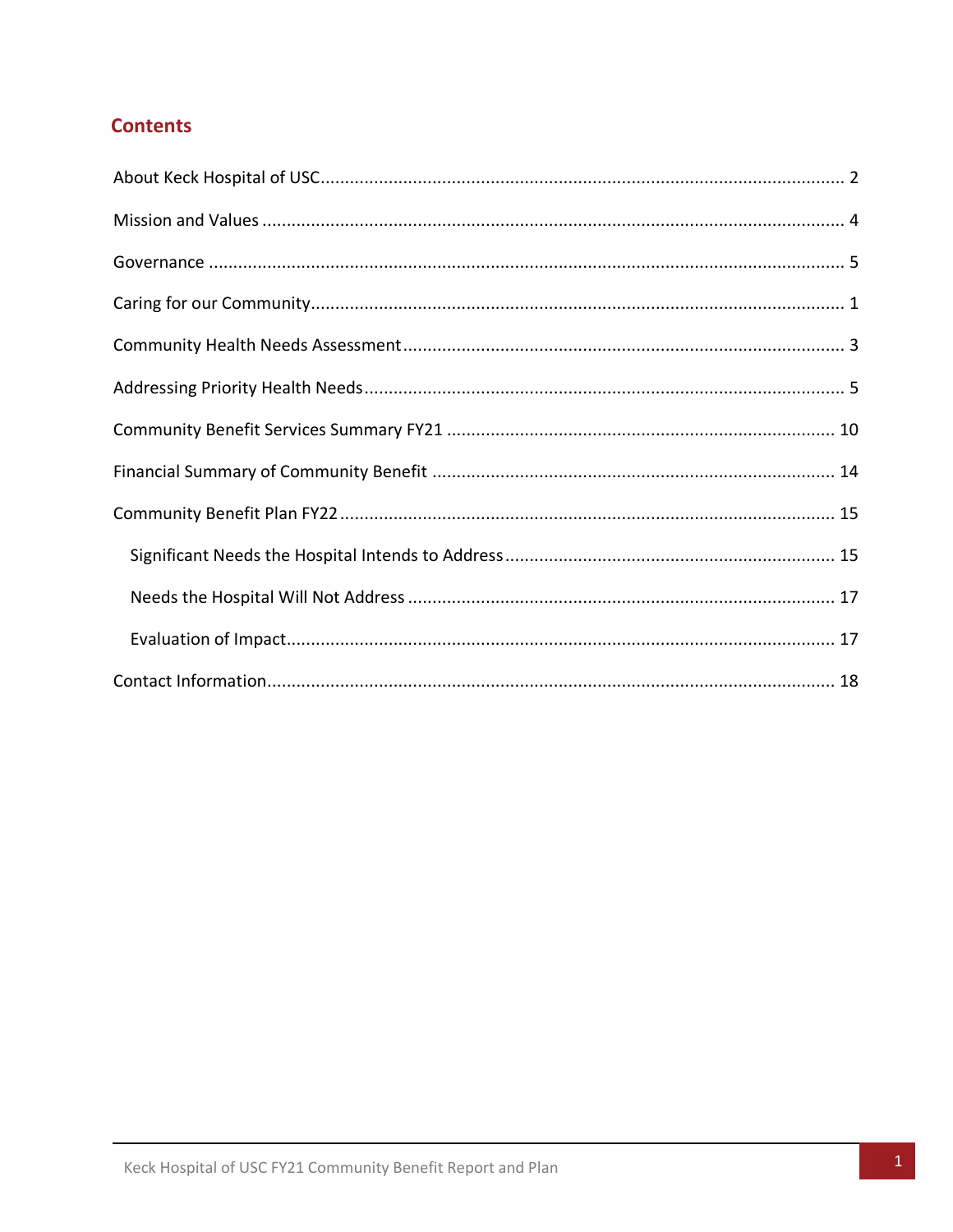# <span id="page-2-0"></span>**About Keck Hospital of USC**

### **Keck Medicine of USC**

Keck Medicine of USC is the University of Southern California's medical enterprise. Encompassing academic excellence, world-class research and state-of-the-art clinical care, we attract internationally renowned experts who teach and practice at the Keck School of Medicine of USC, the region's first medical school.

We operate the Keck Medical Center of USC, which includes two acute care hospitals: Keck Hospital of USC and USC Norris Cancer Hospital. The enterprise also owns the community hospital USC Verdugo Hills Hospital, and it includes more than 40 outpatient facilities, some at affiliated hospitals, in Los Angeles, Orange, Kern, Tulare and Ventura counties. In addition, we operate USC Care Medical Group, a medical faculty practice.

### **Keck Hospital of USC**

Keck Hospital of USC is a private, nonprofit, 401-bed acute care hospital. The hospital offers some of the most sophisticated technology available. Keck Hospital of USC provides innovative care for complex medical and surgical issues. Among the hospital's advanced services are neurointerventional radiology, minimally invasive cardiothoracic surgery, robotic surgery and interventional cardiology. Surgical specialties include organ transplantation and neurosurgery, as well as [cardiothoracic,](http://www.uscuniversityhospital.org/uscuh/services/heart-and-lung-services/cardiothoracic-surgery) [bariatric,](http://www.uscuniversityhospital.org/uscuh/services/weight-loss-and-digestive-disorders/bariatrics) esophageal, orthopedic, and plastic and reconstructive surgeries.

In addition to patient care, Keck Hospital of USC is a site for clinical research, supporting patients participating in cutting edge clinical trials. Keck Hospital of USC is also strongly committed to education. As a member of the USC family, it is a teaching hospital, training residents and fellows in graduate medical education. Keck Hospital of USC is also a highly regarded clinical rotation site for local nursing and allied health programs.

### **Awards**

Keck Hospital of USC was the recipient of the following awards and accolades in FY21:

- U.S. News & World Report Best Hospitals
	- o Ranked in the top 3 in Los Angeles County and top 5 in California
	- o Ranked nationally in 11 specialties
		- Ranked #7 in Geriatrics
		- Ranked # 9 in Urology
		- Ranked #12 in Pulmonology and Lung Surgery
		- Ranked #12 in Ophthalmology
		- Ranked #15 in Cardiology and Heart Surgery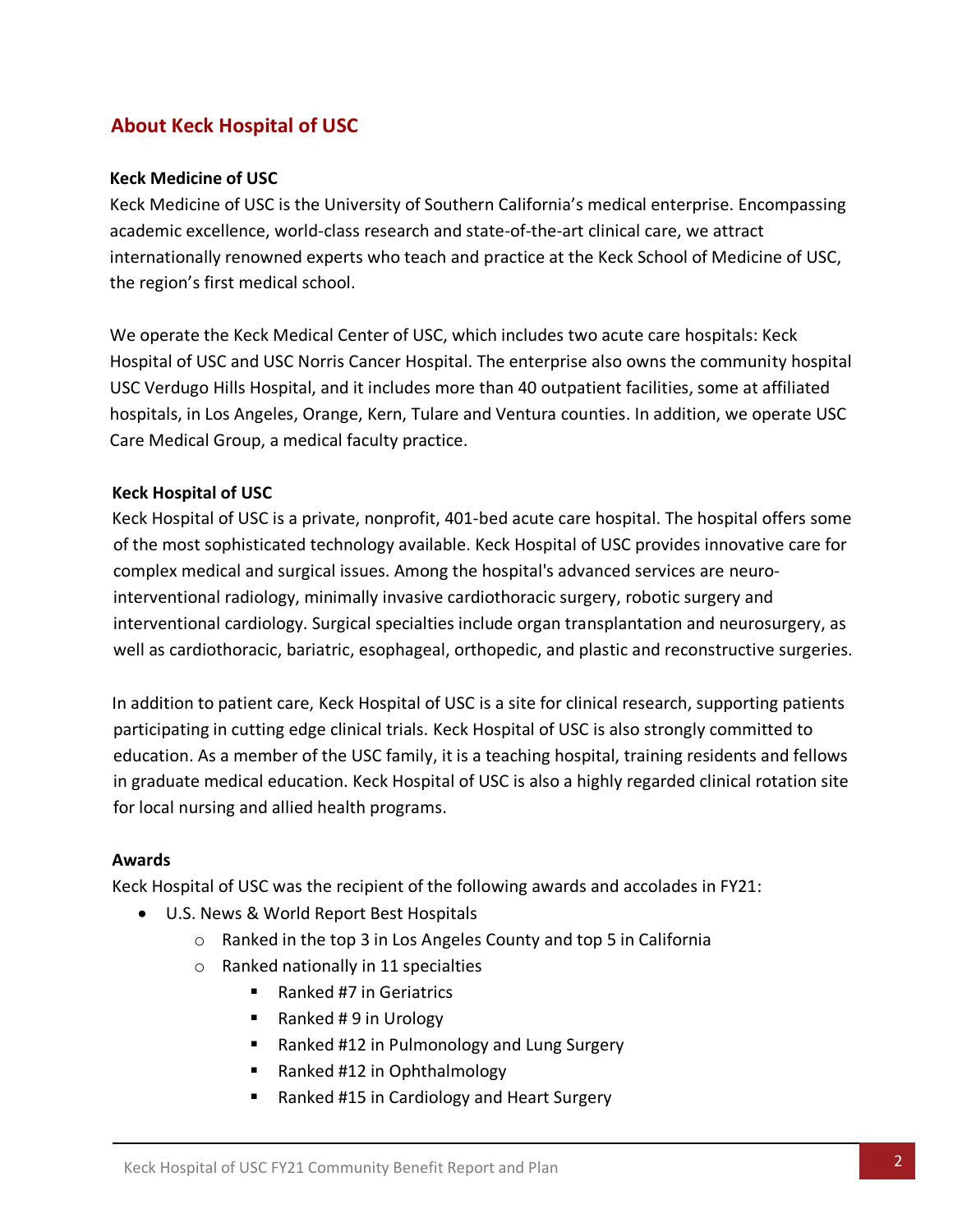- Ranked #15 in Gastroenterology and GI Surgery
- Ranked #19 in Neurology and Neurosurgery
- Ranked #21 in Nephrology
- Ranked #26 in Cancer
- Ranked #30 in Orthopedics
- Ranked #44 in Otolaryngology
- o High Performance in Abdominal Aortic Aneurysm Repair, Aortic Valve Surgery, Colon Cancer Surgery, Heart Bypass Surgery, Heart Failure, Hip Replacement, Knee Replacement, Lung Cancer Surgery and Transcatheter Aortic Valve Replacement (TAVR).
- Magnet® designated by American Nurses Credentialing Center's (ANCC) Magnet Recognition Program® for nursing excellence
- Received an "A" Safety Grade from Leapfrog Group, an independent national organization committed to health care quality and safety.
- Keck Hospital received the 2020 Patient Safety Honor Roll Award from the California Health and Human Services Agency
- Pasadena Magazine Top Doctors ranked 110 physicians associated with Keck Medicine included in the magazine's roster of Top Doctors, representing 33 specialties
- Los Angeles Business Journal named over a dozen Keck Medicine of USC physicians as top doctors of 2021 in Los Angeles
- Top hospital for LGBTQ+ patients and health-care workers by the Human Rights Campaign
- Get with the Guidelines Gold Plus by the American Heart Association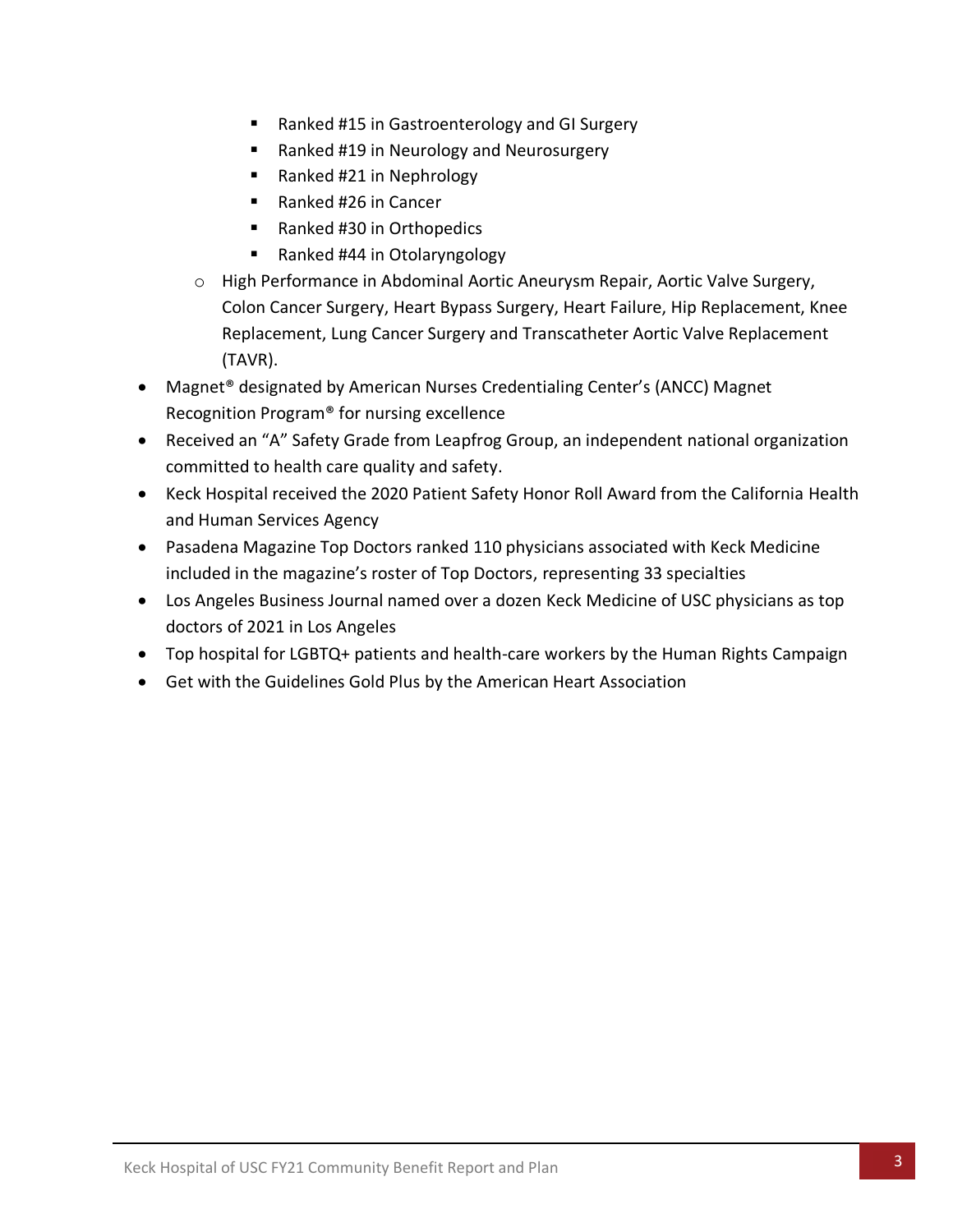# <span id="page-4-0"></span>**Mission and Values**

#### **Mission**

Keck Medical Center of USC.

- We strive to be the trusted leader in quality health care that is personalized, compassionate and innovative.
- We stand for empowerment, integrity, respect, collegiality and vitality.
- We commit to authenticity.
- We commit to excellence in clinical care, teaching and research.
- You can count on us to be fully present in the delivery of uncompromising health care.

#### **Values**

- We deliver quality health care through uncompromised service excellence.
- We show compassion while building positive relationships with our colleagues, our patients and their families.
- We contribute to innovation through collegial collaboration.
- We are empowered to improve the performance of the organization.
- We have integrity and are accountable to the highest professional standards.
- We demonstrate respect for our environment by our demeanor, actions, and personal appearance.
- We demonstrate vitality by being fully present and engaging others.
- We are responsible for authentic communication with our colleagues, our patients and their families.
- We provide a private, safe and secure environment.
- We commit to personalizing the "KNOWN" Service Standards™
	- o Kind greeting
	- o Notice needs
	- o Own it
	- o Wow them
	- o Next steps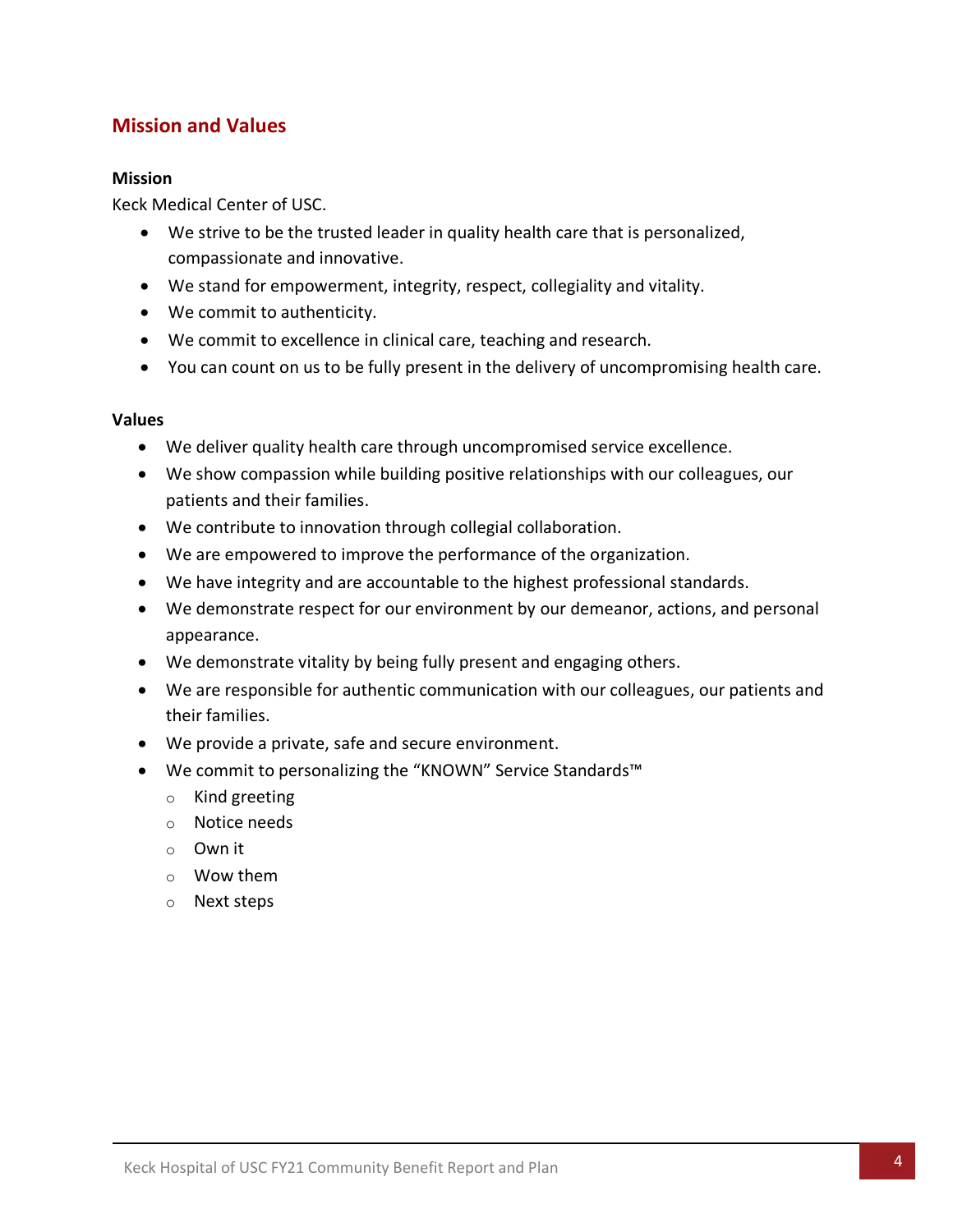### <span id="page-5-0"></span>**Governance**

The USC Health System Board provides strategic, financial, and operational oversight to the USC Health System and clinical care activities across the University and its health professional schools, enables the USC Health System to be nimble and thrive in a competitive Los Angeles health care market, and continues to ensure patient access and experience meet the highest levels of safe and quality care.

#### **USC Health System Board**

| Wanda M. Austin, PhD |  |
|----------------------|--|
| Tia Bush             |  |
| Carol L. Folt, PhD   |  |
| <b>Rod Hanners</b>   |  |
| Gerald Hickson, MD   |  |
| John Kusmiersky, JD  |  |

Leonard D. Schaeffer Steven D. Shapiro, MD William E.B. Siart Jim Staten Charles F. Zukoski, PhD

The Board of Directors provides organizational leadership for community benefit. The Board functions as an oversight and policy-making body for the hospital's community benefit commitments, efforts and strategic alignment with community needs. The Board has accountability for community benefit performance.

### **Keck Hospital of USC and USC Norris Cancer Hospital Governing Board**

Tammy Capretta, MPH, RN Mark Cunningham, MD Michael Gallagher Stephanie Hall, MD Rod Hanners Caryn Lerman, PhD Holly Muir, MD David Peng, MD, MPH

Marty Sargeant Steven D. Shapiro, MD Steven Siegel, MD, PhD Vaughn Starnes, MD James Staten Annette Sy, DNP, MSN, RN Mark Todd, PhD Alison Wilcox, MD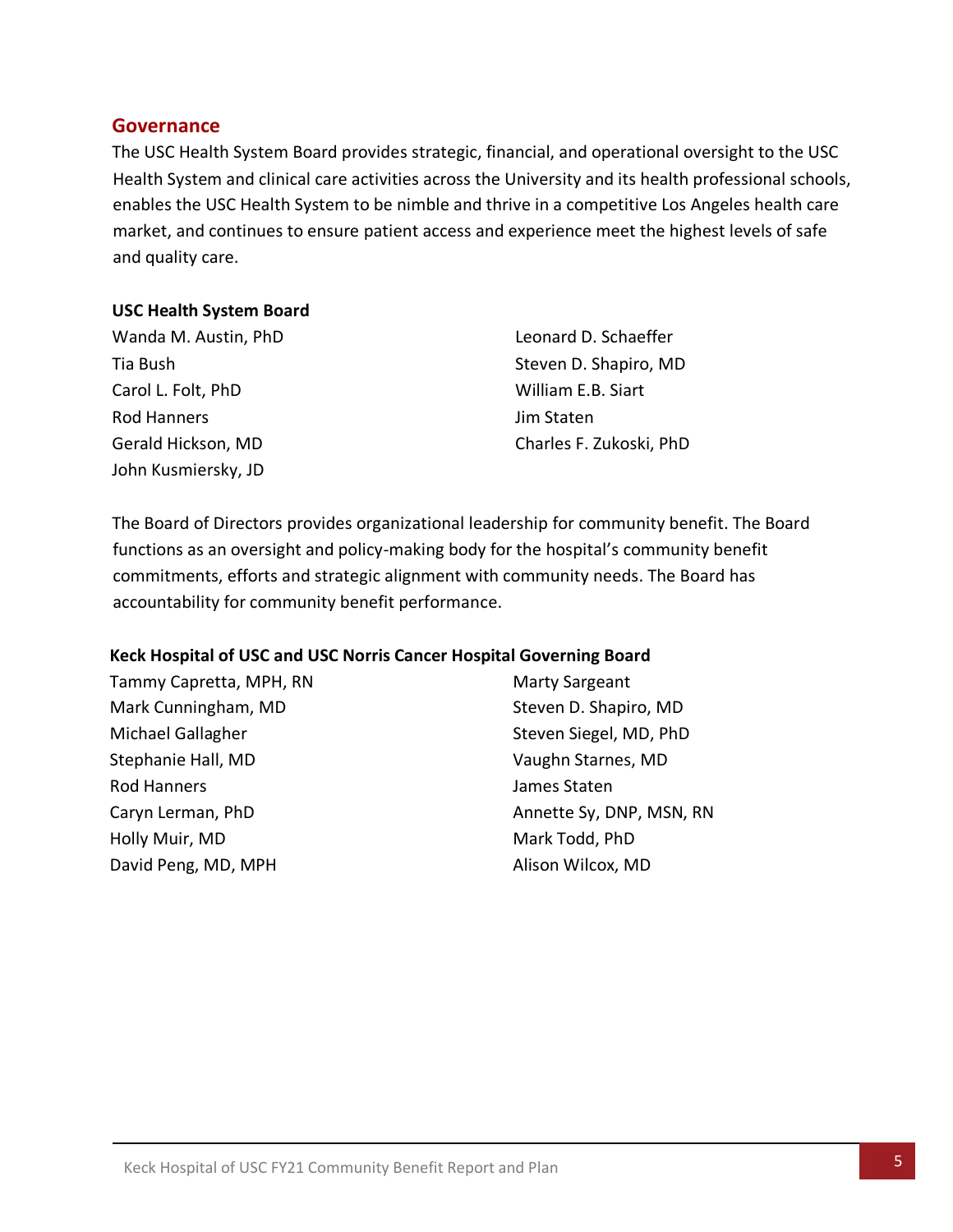# <span id="page-6-0"></span>**Caring for our Community**

Keck Hospital of USC recognizes its obligation to provide service above and beyond its role as a healing facility. This report demonstrates tangible ways in which Keck Hospital of USC is fulfilling its mission to improve the health and wellbeing of our community and provide personalized, compassionate and innovative health care. Keck Hospital of USC provides financial assistance to those in the community who cannot afford services, or whose health insurance does not cover all services rendered. In addition, Keck Hospital invests in the community to increase access to health care services and improve health.

### **Service Area**

Keck Hospital of USC is located east of downtown Los Angeles on the USC Health Sciences Campus at 1500 San Pablo Street, Los Angeles, California 90033. Keck Hospital of USC is located in the Boyle Heights neighborhood of Los Angeles in LA County Service Planning Area (SPA) 4. The hospital draws primarily adult patients regionally from Southern California, with a primary service area of Los Angeles County, California.



**Map of Los Angeles County by Service Planning Areas 1-8**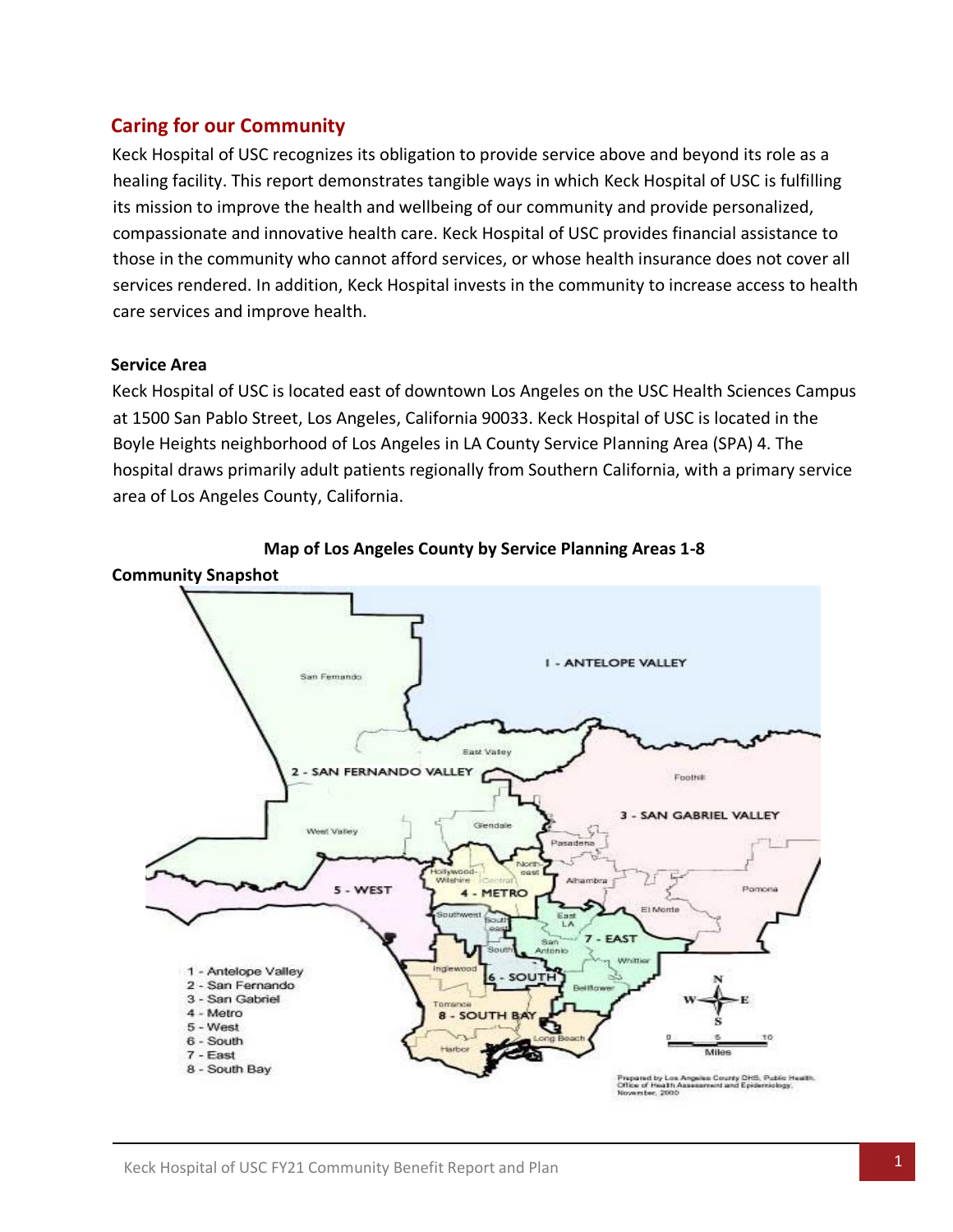The population of Los Angeles County is 10,057,155. Children and youth make up 22.8% of service area population, 64.9% are adults, and 12.2% are seniors, ages 65 and older. Almost half of the population (48.3%) is Hispanic or Latino. At 26.7% of the population, Whites are the second largest race/ethnic group in the service area. Asians make up 14.1% of the population in the service area and African Americans are 8% of the population. In Los Angeles County, Spanish is spoken in 39.4% of the homes, 43.3% of the residents speak English only, and 10.9% speak an Asian language in the home.

Among county residents, 22.6% are at or below 100% of the federal poverty level (FPL), which is higher than in the state (15.8%). Poverty increases for the population at 200% of FPL as 45% of county residents are at 200% of FPL. In Los Angeles County, children suffer with higher rates of poverty (30.4%) compared to the state (21.9%). Low levels of education are linked to poverty and poor health. In the county, 77.7% of the adult population, 25 years and older, have obtained a high school diploma or higher education. This is lower than the state rate of 82.1%.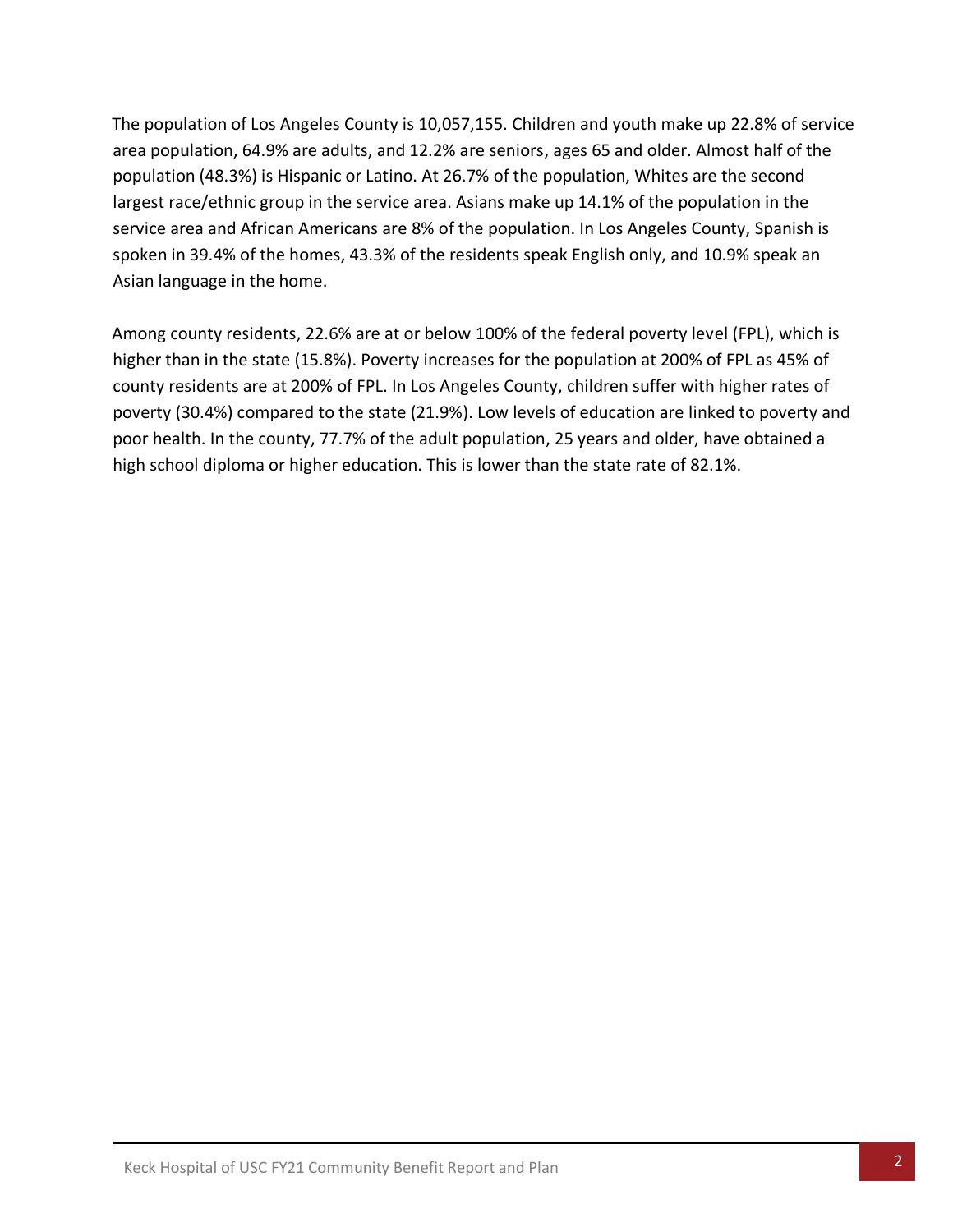# <span id="page-8-0"></span>**Community Health Needs Assessment**

Keck Hospital of USC completed a Community Health Needs Assessment (CHNA) in 2019 as required by state and federal law. The CHNA is a primary tool used by the hospital to determine its community benefit plan, which outlines how it will give back to the community in the form of health care and other community services to address unmet community health needs. The assessment incorporated components of primary data collection and secondary data analysis that focused on the health and social needs of the service area.

The CHNA examined up-to-date data sources for the service area to present community demographics, social determinants of health, access to health care, leading causes of death, maternal and infant health, disease and disability, health behaviors, mental health, substance use and misuse, and preventive practices. When applicable, these data sets were compared to the Healthy People 2020 objectives.

Targeted interviews were used to gather information and opinions from persons who represent the broad interests of the community served by the hospital. Eight (8) interviews were completed from February to March, 2019. Interviewees included individuals who are leaders and/or representatives of medically underserved, low-income, and minority populations, local health or other departments or agencies that have current data or other information relevant to the health needs of the community. Input was obtained from the Los Angeles County Department of Public Health.

### **Community Engagement**

In addition, Keck Medicine of USC commissioned the National Health Foundation (NHF) to conduct a Community Environmental Scan in FY19 to create a three-dimensional picture of the hospital communities, including their social, economic and physical barriers to healthy living, and engage the community for their perspectives on these issues.

This community engagement strategy was designed to gather community input on disparities within the hospital's service area, understand community resources, gauge gaps in services, clarify and enhance the community profile and provide recommendations for strategies and investments that could address community concerns and health disparities. Data collection occurred in three phases: community canvassing, focus groups and community stakeholder surveys.

Community canvassing occurred at two large events across the hospital's service area. The canvassing events engaged 111 residents. During these canvassing events, community residents were recruited for focus groups in multiple languages. Ten (10) focus groups engaged 108 persons and were conducted from November 2018 to March 2019.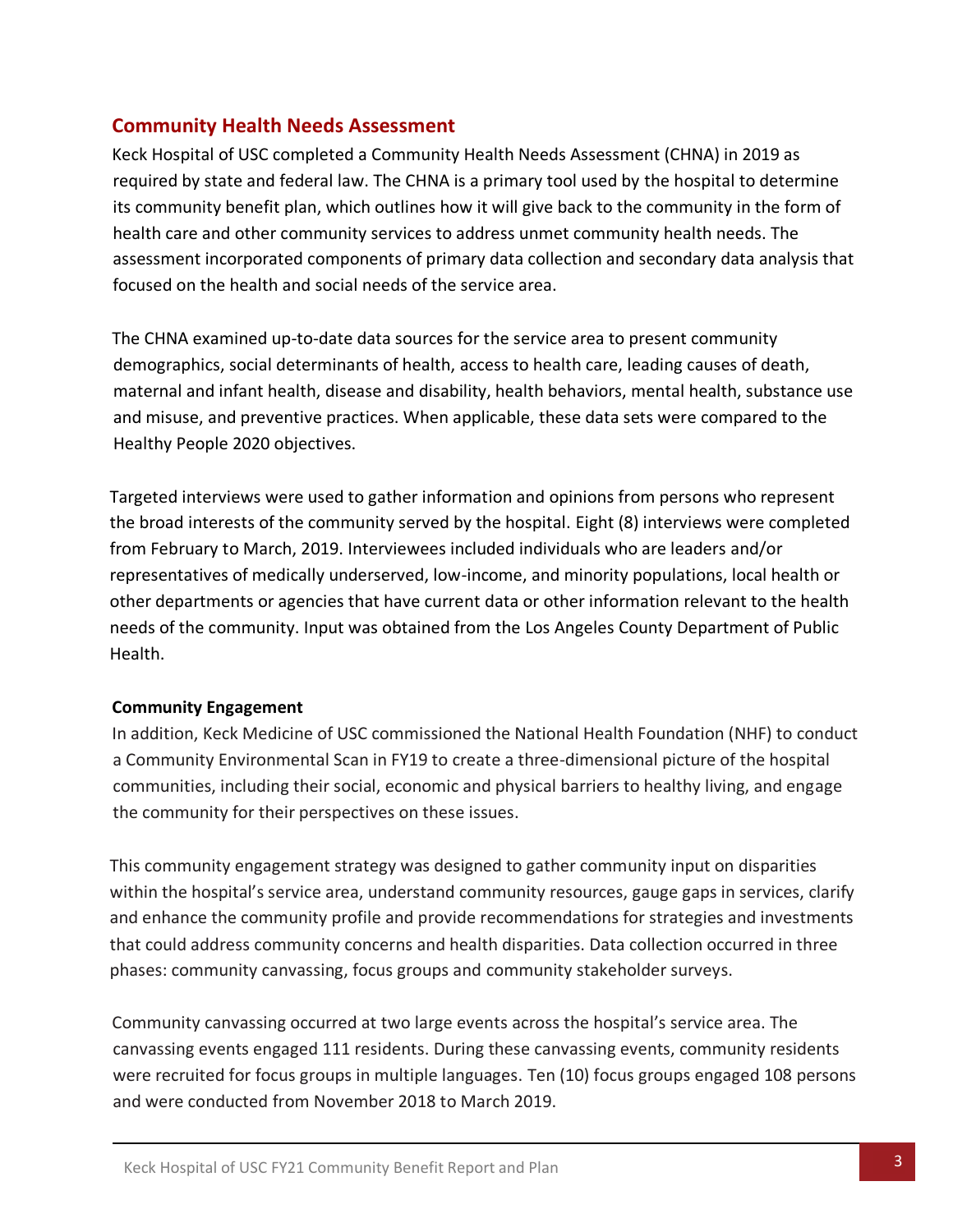Finally, community stakeholders were identified during these community canvassing and focus group recruitment events. Executive leaders in community organizations or schools, or individuals heavily involved in addressing community issues through local government were identified as qualified stakeholders. Stakeholder surveys were developed and disseminated once canvassing and focus group themes emerged. The surveys summarized the needs and concerns of community residents, which allowed the NHF team to ask stakeholders more direct questions regarding the severity of the emerging issues. The eleven (11) responding stakeholders represented a broad range of interest in the hospital's services area and included nonprofit leaders, school principals, police department representatives and local government officials.

### **Priority Health Needs**

Health needs were identified from secondary data using the size of the problem (relative portion of population afflicted by the problem) and the seriousness of the problem (impact at individual, family, and community levels). The analysis of secondary data yielded a preliminary list of significant health needs, which then informed primary data collection. The primary data collection process was designed to validate secondary data findings, identify additional community issues, solicit information on disparities among subpopulations, ascertain community assets to address needs and discover gaps in resources.

The identified significant health needs were prioritized with input from the community. Housing and homelessness, mental health, and preventive practices were ranked as the top three priority needs in the service area. The calculations of the community input resulted in the following priority ordering of the significant health needs:

- 1. Housing and homelessness
- 2. Mental health
- 3. Preventive practices
- 4. Chronic diseases
- 5. Access to health care
- 6. Sexually transmitted infections
- 7. Cancer
- 8. Overweight and obesity

### The complete CHNA report and the prioritized health needs can be accessed at

[https://www.keckmedicine.org/community-benefit/.](https://www.keckmedicine.org/community-benefit/) We welcome feedback on the Community Health Needs Assessment and Implementation Strategy. Please send your feedback to: [BenefitandOutreach@med.usc.edu.](mailto:BenefitandOutreach@med.usc.edu.)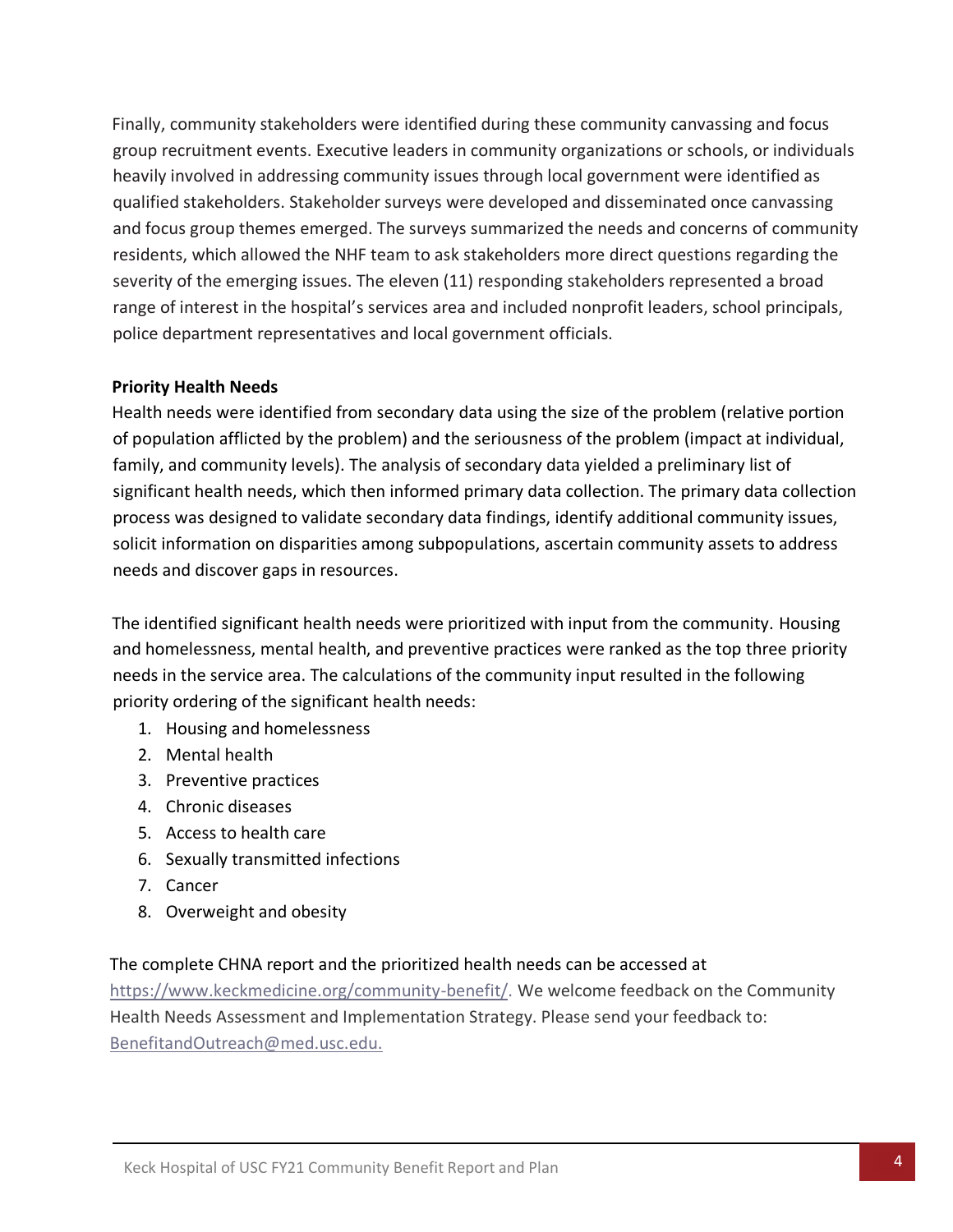# <span id="page-10-0"></span>**Addressing Priority Health Needs**

In FY21, Keck Hospital of USC engaged in activities and programs that addressed the priority health needs identified in the 2020-2022 Implementation Strategy. Keck Hospital of USC has committed to community benefit efforts that address chronic disease, mental health and preventive practices. Selected activities and programs that highlight the Keck Hospital commitment to the community are detailed below.

### **Chronic Diseases**

### **Response to Need**

### Food Assistance

In collaboration with the American Heart Association, Keck Hospital supported food security measures in East LA neighborhoods and increasing SNAP incentives for fruit and vegetable purchase. Over the past year, families were provided with immediate food assistance

### Inglewood Active Communities Collaborative

Keck supported the American Heart Association's Inglewood Active Communities Collaborative in partnership with the Unified School District to virtually implement a physical activity program in K-8 schools aimed at keeping the students physically active. As a result, 82% of students reported increasing the average numbers of days per week that they were physically active.

### EmPOWERED

Keck supported the American Heart Association's EmPOWERED to Serve/Social Support Circles are designed to foster social connections, reduce isolation, and encourage a sharing of knowledge and skills. Sessions included virtual health lessons on chronic condition management. Participants often utilized the program through their place of worship.

### AIDS Walk

Keck provided support to APLA Health for the AIDS Walk LA.

### Support Groups

The community was served by several support groups, open to the public and offered free of charge, which included:

- Bariatric Support Group
- Bladder Cancer Support Group
- Deep Brain Stimulation Support Group
- Lung Transplant Support Group
- Mindfulness Support Group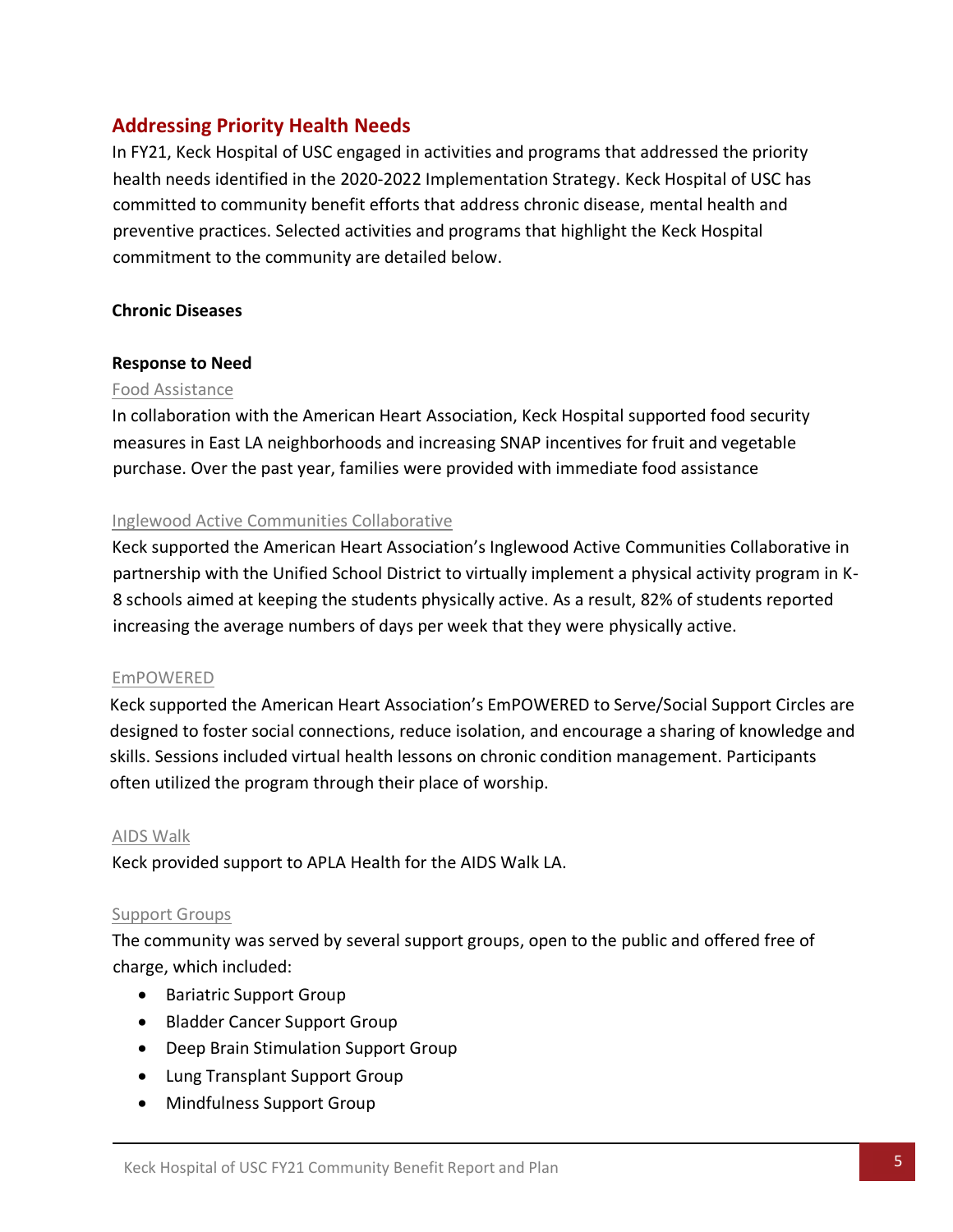- Transplant Caregiver Support Group
- Multiple Sclerosis Support Group
- Parkinson's Disease Support Group
- Stroke Support Group
- Stroke and TIA Journal Club
- Ventricular Assist Device (VAD) Support Group

### Tele-Stroke

Keck Hospital of USC provided tele-stroke consultation to several California emergency departments. This enabled patients to access critical specialty services, regardless of their ability to pay.

### Community Support

The hospital provided financial support to several community organizations focused on chronic disease prevention and treatment.

### **Mental Health**

### **Response to Need**

### Health Education

The hospital provided health education informational materials on behavioral health issues. Public health education in the media and community health awareness events were conducted to encourage improved mental health.

### LGBTQ Healthcare Equality Leaders

In 2020, the Human Rights Campaign Foundation (HRC), the educational arm of the nation's largest LGBTQ civil rights organization, designated Keck Medicine's hospitals — Keck Medical Center of USC, which consists of Keck Hospital of USC and USC Norris Cancer Hospital, and USC Verdugo Hills Hospital — as LGBTQ Healthcare Equality Leaders.

The HRC's Healthcare Equality Index provides health care facilities information and resources that help ensure that LGBTQ people have access to nondiscriminatory, patient-centered care. The report is used to applaud facilities that have shown their commitment to LGBTQ patient-centered care, with scores based on the services and programs offered to the LGBTQ community.

### Community Support GrandPads Program

Nearly 3,000 seniors were living in isolation and in need of socialization during the pandemic in the East Los Angeles region. Keck Hospital of USC supported AltaMed's PACE program (All-Inclusive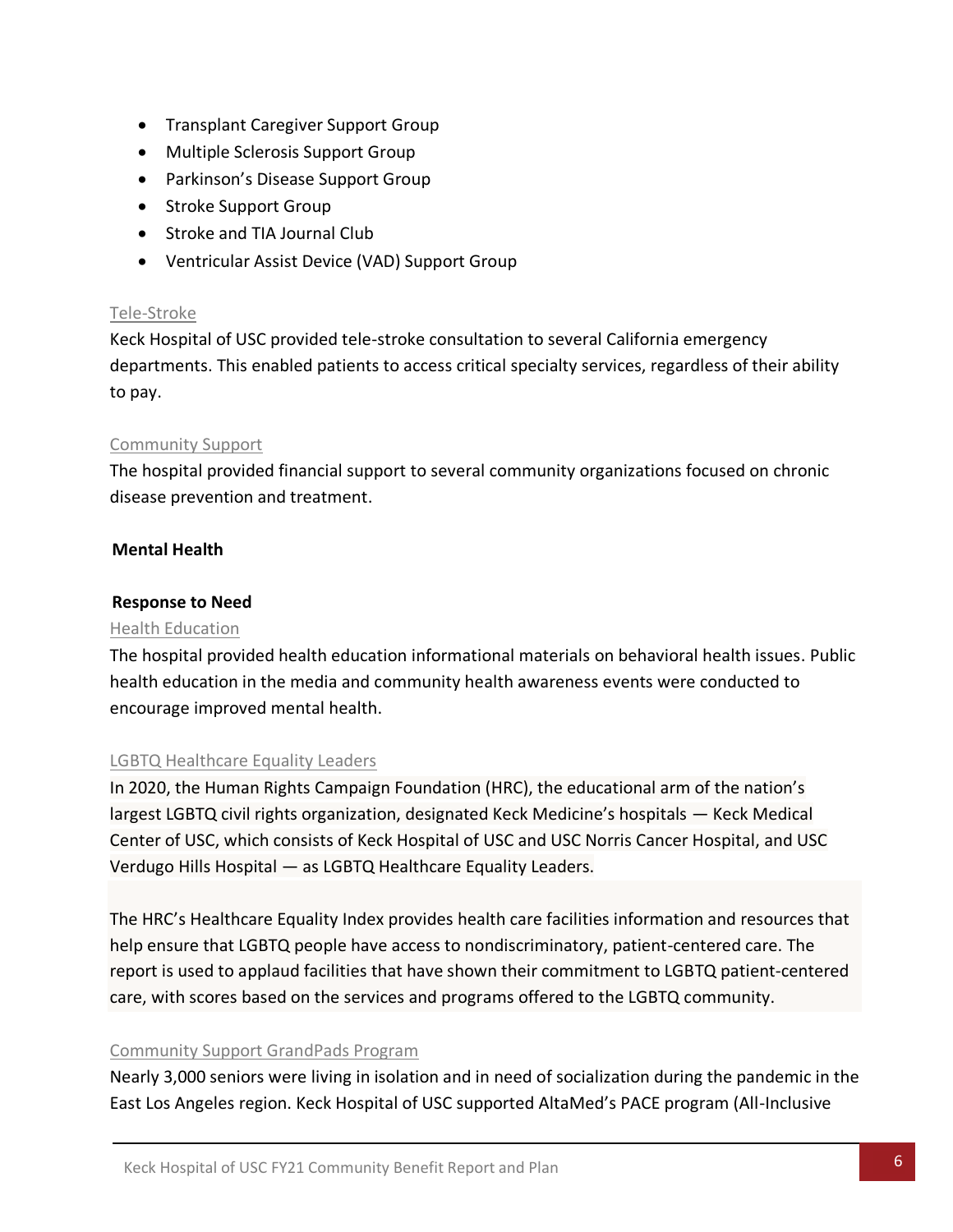Care for the Elderly Program) by providing 100 senior participants with tablets to support the care and services necessary for the seniors to stay safe, comfortable and healthy living in their own home. The GrandPad portal helped address senior's socialization and isolation concerns and needs.

### Creative Wellness Institute

Keck Hospital of USC supported the Sewing for Self-Care Program. The art therapy program, geared toward homeless individuals and families, directly affects the mind/body connection as well as helping to improve brain functioning and emotional wellness. Offered at the Safe Parking Program in the areas surrounding the medical center, the program provided anxiety relief and built resiliency for our most vulnerable neighbors.

### Proyecto Pastoral

Supported Proyecto Pastoral to ensure that vulnerable Boyle Heights residents had access to food and basic necessities. Provided a safe space for homeless residents to shelter in place; connecting residents to critical health and wellness resources; and addressing the growing education gap for low-income students in the wake of statewide school closures.

### **Preventive Practices**

### **Response to Need**

#### Health Education

Keck Hospital undertook an ambitious health awareness campaign, reaching individuals through health blogs, publications, news media interviews, and social media posts with messages on today's top health topics, trends and concerns.

#### Guadalupe Homeless Project

Supported a local East Los Angeles shelter that served men and women over the age of 55. The Guadalupe homeless project is the only shelter for older women in Los Angeles.

### Transportation Services

Transportation is a documented barrier to accessing health care services. The hospital funded transportation services for low-income patients and families who could not afford transportation to obtain needed health care services.

### Tobacco and Vaping Advocacy

Supported the American Heart Association's advocate efforts against tobacco and vaping. In 2021, the cities of Maywood and Alhambra took steps to reduce the harm from tobacco use in their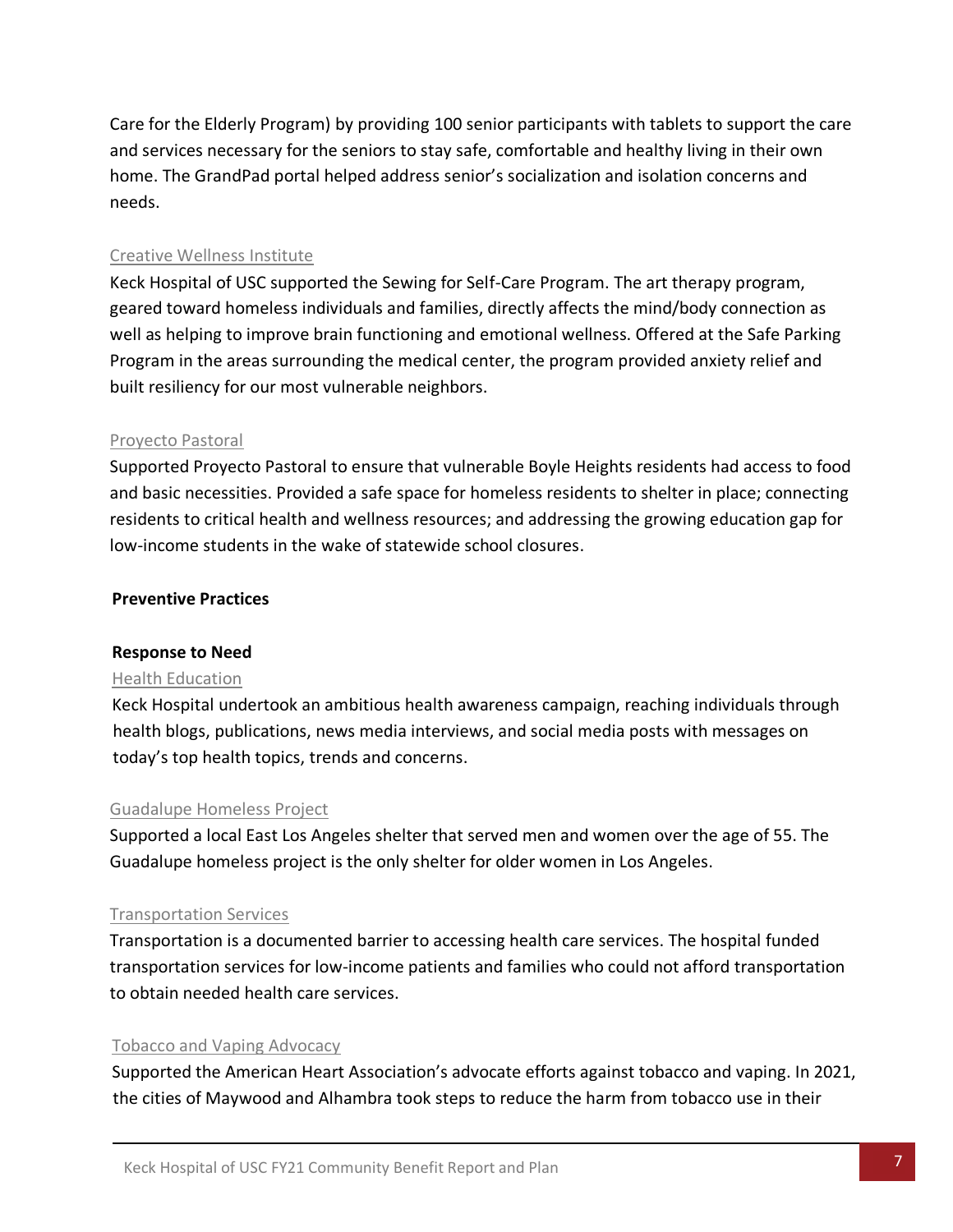communities by eliminating the sale of flavored tobacco products while adding electronic tobacco products to retail licensure.

#### Promesa Boyle Heights

Supported Proyecto Pastoral's social justice collaborative and promotora network that focuses on community organization, leadership development and restorative practice efforts.

### YMCA of Metropolitan Los Angeles

Provided support for equity, education, health and wellness, and empowerment hub efforts at the Weingart East Los Angeles YMCA.

## **COVID-19 Response**

USC, Keck Medicine and USC Verdugo Hills Hospital established dedicated coronavirus update pages to serve a variety of audiences needing to know safety precautions, visitor policies and more.

### COVID Outreach, Education and Vaccines

Keck Medicine of USC developed many education materials on COVID-19 and provided community outreach to distribute the education materials. The hospital hosted four community outreach vaccination events.

### Research

Ali Gholamrezanezhad, MD, a clinical emergency radiologist with Keck Medicine of USC, was one of the first researchers to study COVID-19 in early 2020. Today, Gholamrezanezhad has coauthored more than 40 papers on the disease, gathering and analyzing a wide array of data and patient scans.

### Vaccine Access

Keck Medicine has been increasing efforts to raise vaccination access to the predominantly Latino communities around the Health Sciences Campus. Given the disproportionate impact of COVID-19 on Latino and African American communities, efforts to quickly vaccinate these high-risk community members was important. In January 2021, Keck Medicine of USC opened up 300 slots for the first dose of the COVID-19 vaccine to the 65-and-older family members of Environmental Health Services employees and cafeteria workers.

### National Advocacy

Lourdes Baezconde-Garbanati, PhD, MPH, a member of the Pandemic Research Center at the Keck School of Medicine of USC, the Associate Director of Community Outreach at USC Norris Cancer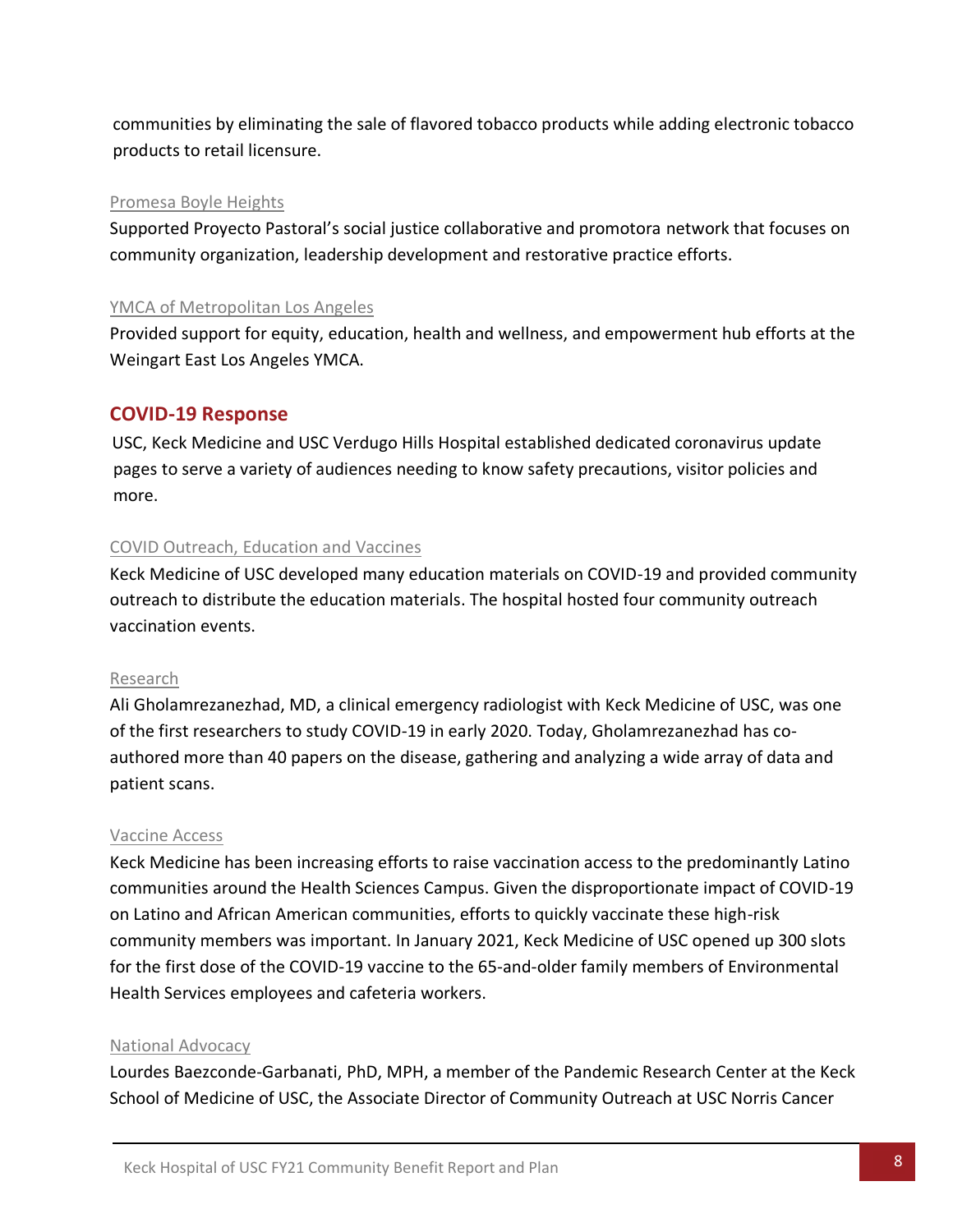Center and chair of the Board of Directors of the National Alliance for Hispanic Health, presented to the White House COVID-19 Health Equity Task Force. The task force, which is chaired by Marcella Nunez Smith, MD, MHS, of Yale School of Medicine, was created by President Joe Biden and Vice President Kamala Harris to study and address the disproportionate impact of the pandemic on some of the nation's most vulnerable communities.

### Food Assistance

In collaboration with the American Heart Association, the hospital supported food security measures in East LA neighborhoods and increasing SNAP incentives for fruit and vegetable purchase. Over the past year, more than 85,000 families were provided with immediate food assistance.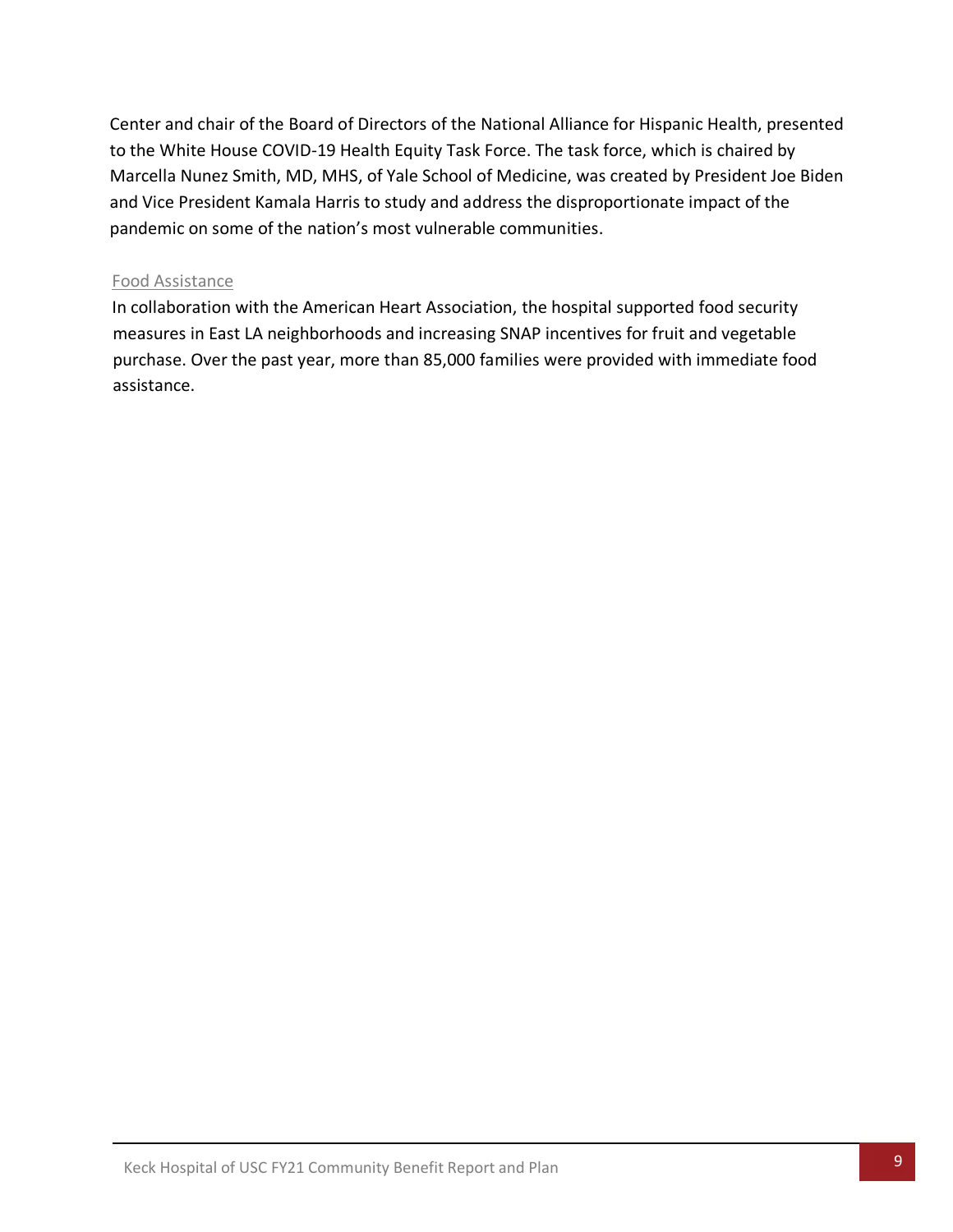# <span id="page-15-0"></span>**Community Benefit Services Summary FY21**

### **Accomplishments in FY21 (July 1, 2020 to June 30, 2021)**

Community benefit services promote health and healing and are focused on addressing the identified unmet health needs of the community. For a program or service to be considered a community benefit it must: improve access to health care; or enhance the health of the community; or advance medical or health care knowledge; or reduce the burden of government or other nonprofit community efforts. Due to COVID-19, some of our annually supported programs and events were postponed. Other programs were transferred from in person events to virtual meetings to allow for social distancing.

### **Community Health Improvement Services**

*Definition: activities carried out to improve community health, available to the public, which address a community need.* 

### **Community Health Education**

- Keck Hospital of USC hosted education seminars and workshops on a variety of topics open to the public and provided health education informational materials. Of note, in FY21, Keck Hospital supported COVID-19 vaccine outreach including:
	- o Charles R. Drew School of Medicine's Vaccine Virtual Town Hall
	- o Answering Questions About the COVID-10 Vaccine Facebook Live Event
- Over 1,000 community members were served by a number of support groups, open to the public and offered free of charge, including:
	- o Bariatric Support Group
	- o Bladder Cancer Support Group
	- o Deep Brain Stimulation Support Group
	- o Lung Transplant Support Group
	- o Mindfulness Support Group
	- o Transplant Caregiver Support Group
	- o Multiple Sclerosis Support Group
	- o Parkinson's Disease Support Group
	- o Stroke Support Group
	- o Ventricular Assist Device (VAD) Support Group
- Public health education in the media and community health awareness events were conducted to encourage healthy behaviors and prevent chronic and communicable diseases.
- Keck Hospital and Keck Medicine of USC partnered with other leading health systems in the BetterTogether Health Public Service Campaign, a multi-media educational campaign: *Get Back to Your Doctor. Your Health. Your Joy. We Love a Healthy LA.*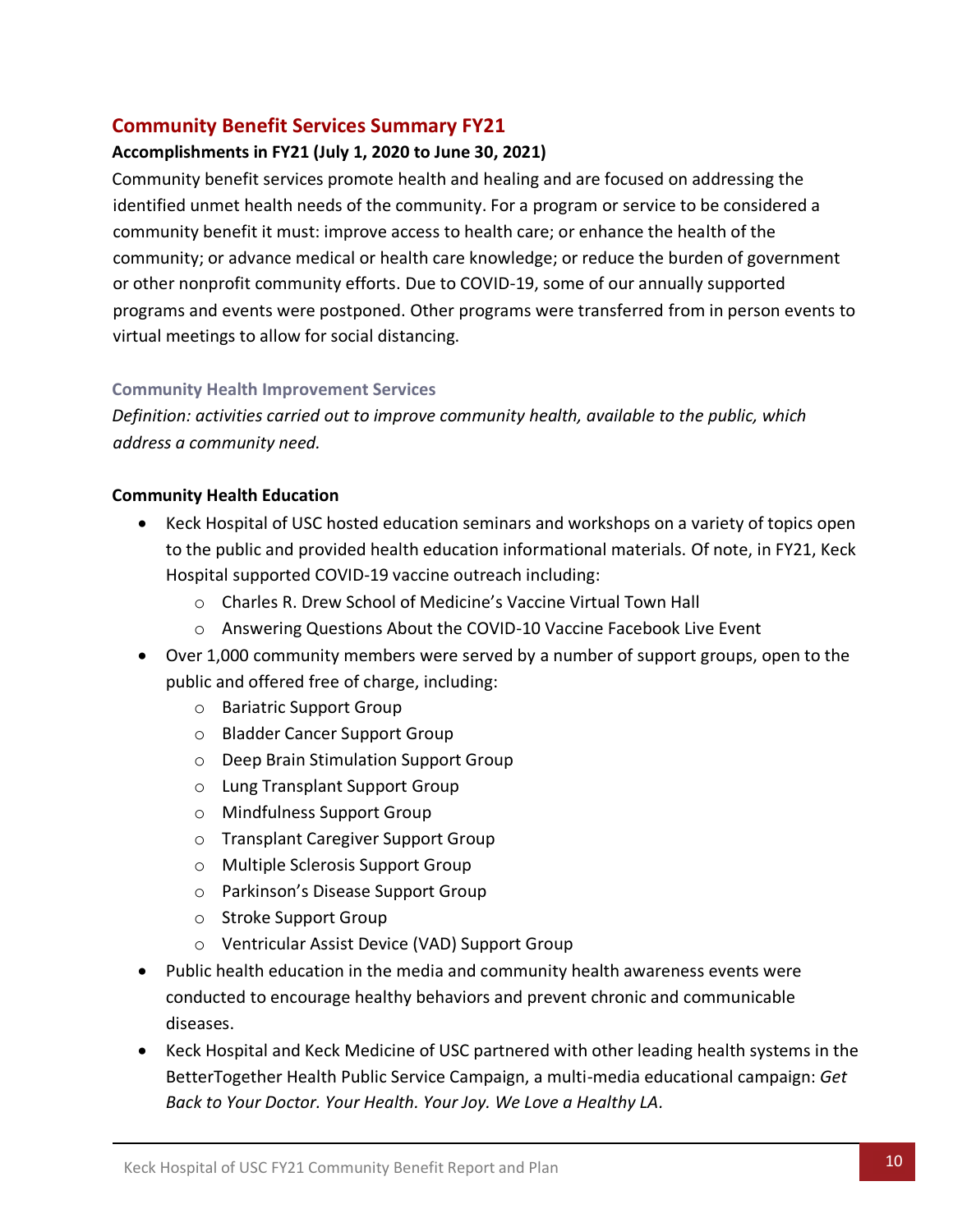### **Community-Based Clinical Services**

- COVID-19 community outreach vaccination events on February 20, 27 and March 10 and 17, 2021.
- 64 Nursing Students assisting with COVID Vaccine Clinics.
- While people waited to vote at the USC Vote Center, Keck Hospital provided free flu shots.

### **Health Care Support Services**

- Transportation vouchers were made available to patients and families for whom accessing transportation is a barrier to obtaining care.
- Keck Hospital provided access to an electronic health library available to the public on its website. The site provided information on health conditions, wellness and prevention topics.
- Keck Hospital of USC provided tele-stroke consultations to several emergency departments. This enabled patients to access critical specialty services, regardless of their ability to pay.

### **Health Professions Education**

*Definition: education programs for physicians, nurses, nursing students, and other health professionals.*

### **Graduate Medical Education**

The USC Hospitals are clinical settings for Interns, Residents and Fellows from the USC Keck School of Medicine. Clinical faculty at the Keck School of Medicine directs a broad range of accredited residency and fellowship training programs. The hospital offered lectures presented to the at-large community and to health sciences students in Southern California, including:

- LGBTQ Health and Cultural Competency Training for 34 medical students at the ATSU Pride Alliance and VOALA Sanctuary (Volunteers of America Los Angeles).
- 2020 Cerebrovascular Disease Symposium: From Clinical Trial to Clinical Practice for 114 people.
- Clinical Chart Review Seminar for 92 practitioners.
- The Stroke and TIA journal club engaged 65 health professions.
- 200 practitioners participated in the Interprofessional Education Day, promoting collaboration across disciplines.
- In partnership with the American Heart Association, the hospital brought together over 120 practitioners from hospitals, medical practices and health service organizations through the virtual *Target: BP Symposium.*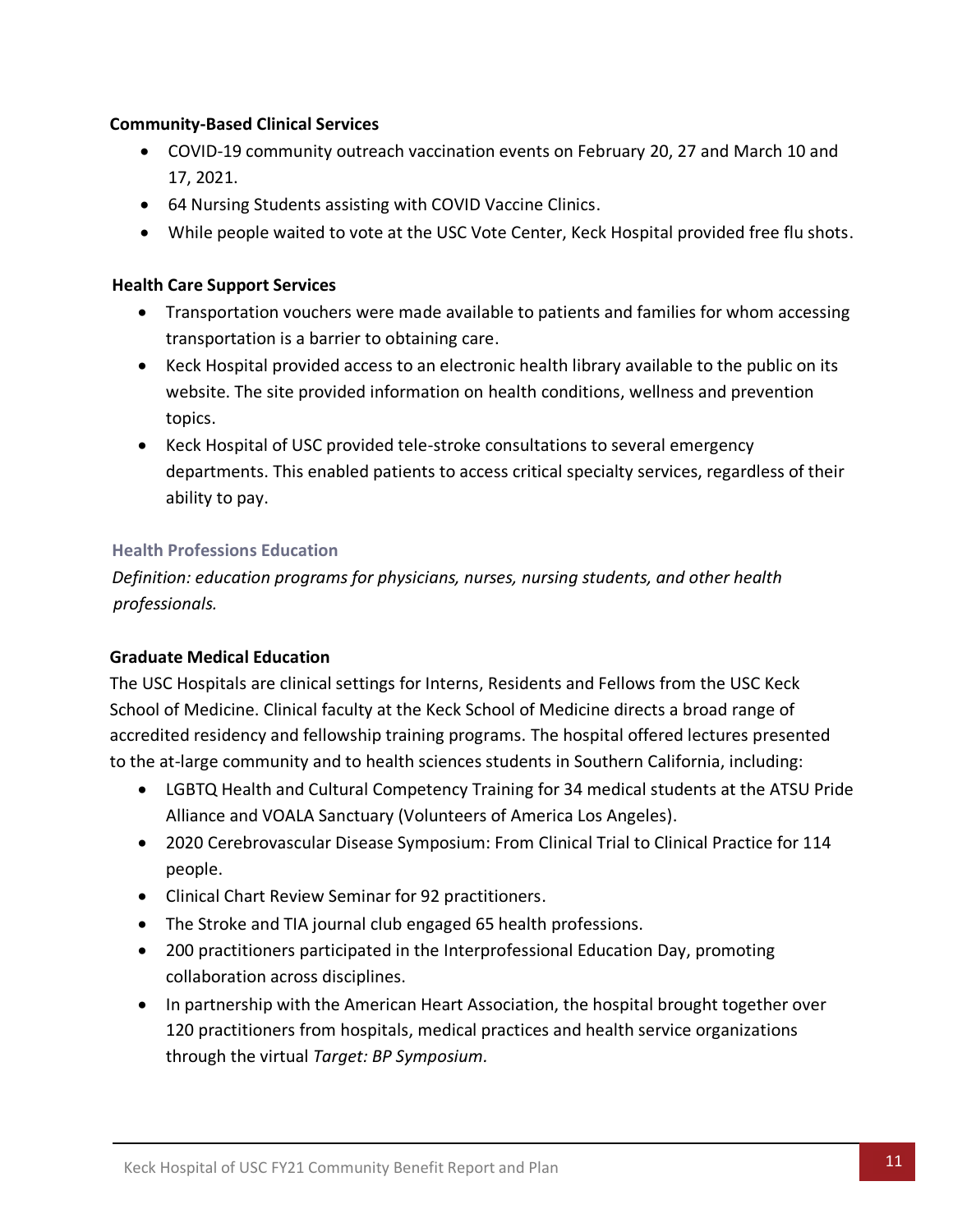### Surgery Internship Program

Keck Hospital provided career development opportunities for minority group medical students within Los Angeles County to allow them to gain access and experience within the field of general surgery.

### **Other Health Professions Education**

Keck Hospital of USC welcomed numerous health professionals in FY21. Occupational Therapy students and USC Pharmacy students were educated and performed their clinical hours and/or internship rotations.

### **Cash and In-Kind Donations**

*Definition: funds and in-kind services donated to community groups and nonprofit organizations.*

### **Cash Donations**

Funds were donated to nonprofit community groups and local organizations. The support of these organizations furthered the hospital's mission and addressed the community health needs identified through the CHNA.

### **In-Kind Donations**

- Hand sanitizers were donated in Boyle Heights and for homeless outreach in Los Angeles.
- Medical equipment/supplies donated to the Republic of Armenia.
- The Keck Hospital Laboratory provided Drug Testing Kits to the USC Street Medicine Team.

### **Community Benefit Operations**

*Definition: direct and indirect costs associated with assigned staff, community health needs assessments, community benefit planning, tracking, reporting, evaluating and operations.* 

In FY21, funding supported:

- Community benefit staff salary, benefits and expenses
- Administrative support for community benefit
- Community benefit consultants

### **Community Building Activities**

Definition: *activities that support community assets by offering the expertise and resources of the hospital organization. These activities may address the root causes of health problems or the determinants of health, such as education, homelessness, poverty and the environment.*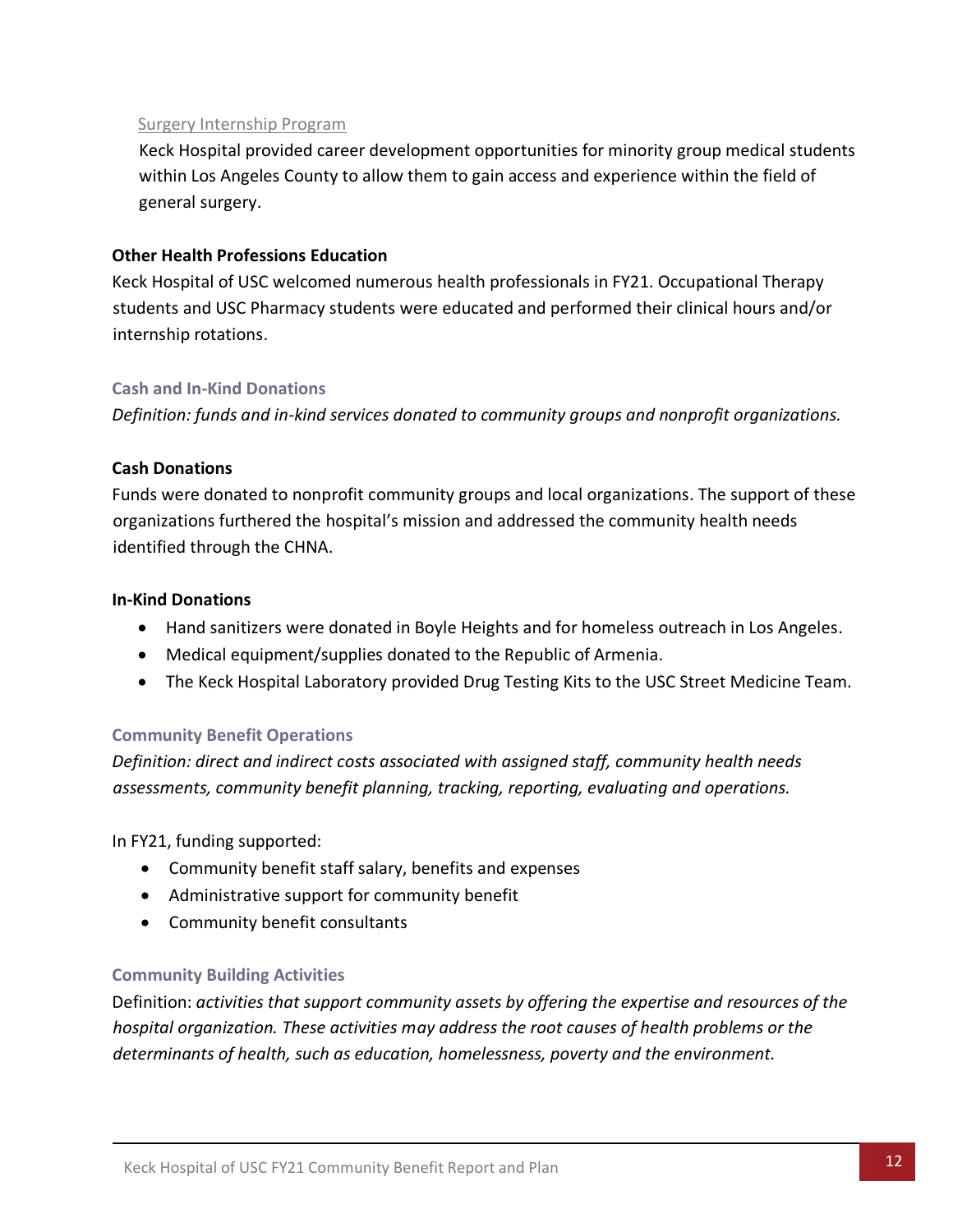### **Workforce Development**

Keck Hospital participated in community programs that encouraged careers in the health professions.

### JEDI

Keck Hospital supported the JEDI workforce program, geared towards young adults, age 18-26. Individuals are from the surrounding neighborhoods around the Health Sciences Campus. The program is founded on JEDI principles of Justice, Equity, Diversity and Inclusion.

### Dermatology Pipeline Program

The Dermatology Pipeline Program engaged with 440 students in grammar schools, high schools, undergraduate programs, and medical schools who have an interest in dermatology. The goal is to expose students to Dermatology at an early age and pair up the students with mentors at Keck Hospital.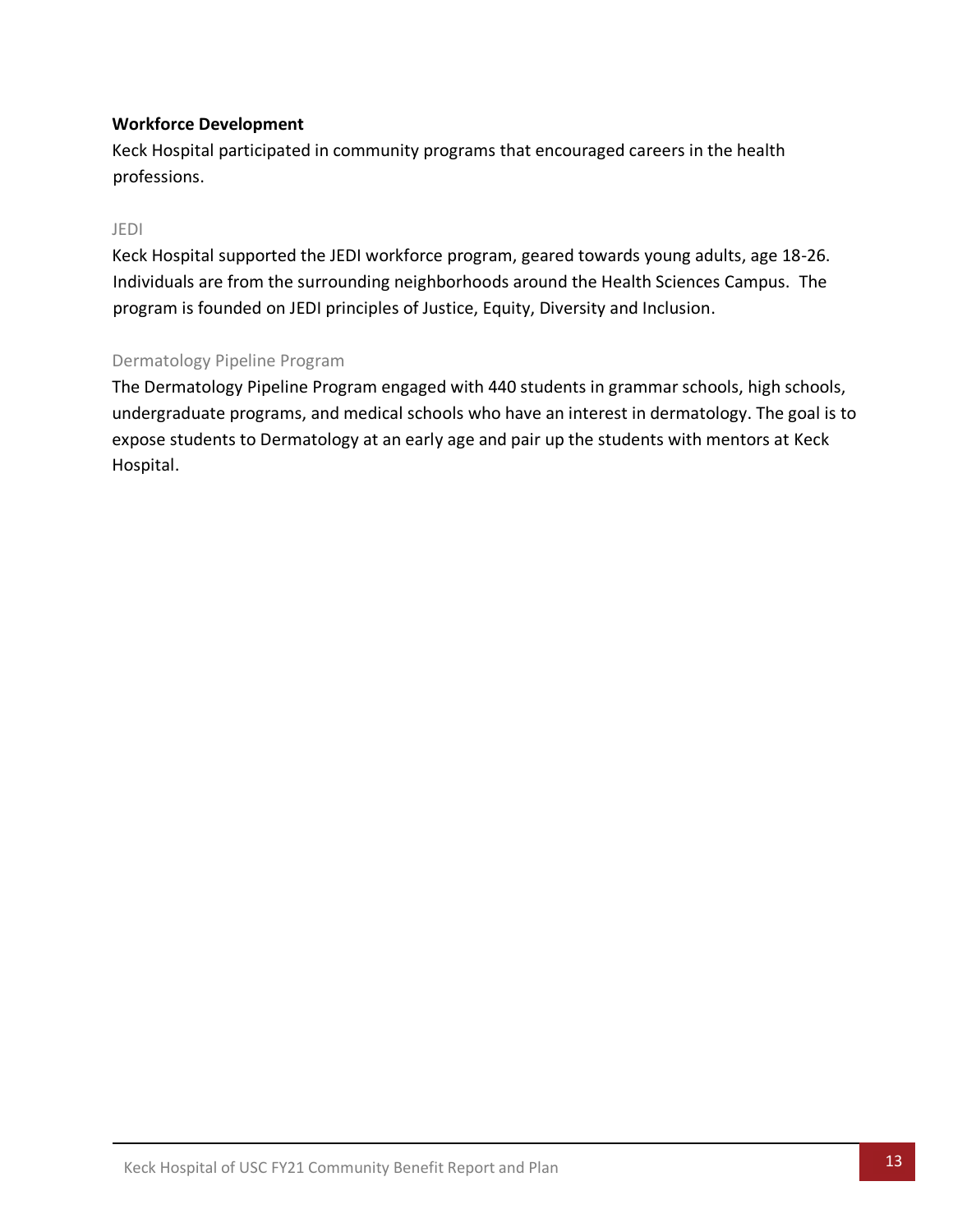# <span id="page-19-0"></span>**Financial Summary of Community Benefit**

The Keck Hospital of USC financial summary of community benefit for FY21 (July 1, 2020, to June 30, 2021) is summarized in the table below. The Hospital's community benefit costs are in compliance with Internal Revenue Service instructions for Form 990 Schedule H and are based on the Medicare cost report adjusted for the Form 990 reporting period.

| <b>Community Benefit Categories</b>                                           | <b>Net Benefit</b> |
|-------------------------------------------------------------------------------|--------------------|
| Charity Care/Financial Assistance <sup>1</sup>                                | \$7,422,734        |
| Unpaid Costs of Medi-Cal <sup>2</sup>                                         | \$37,178,407       |
| Unpaid cost of Indigent Care <sup>2</sup>                                     | \$926,522          |
| Education and Research <sup>3</sup>                                           | \$25,639,449       |
| Other for the Broader Community <sup>4</sup>                                  | \$823,847          |
| <b>Total Community Benefit Provided Excluding Unpaid Costs</b><br>of Medicare | \$71,990,959       |
| Unpaid Costs of Medicare <sup>2</sup>                                         | \$114,461,847      |
| <b>Total Quantifiable Community Benefit</b>                                   | \$186,452,806      |

<sup>&</sup>lt;sup>1</sup> Financial Assistance includes traditional charity care write-offs to eligible patients at reduced or no cost based on the individual patient's financial situation. Financial Assistance or Charity Care does not include costs for patients who had commercial insurance, but could not afford their out-of-pocket costs.

 $2$  Unpaid costs of public programs include the difference between costs to provide a service and the rate at which the hospital is reimbursed.

<sup>&</sup>lt;sup>3</sup> Costs related to the health professions education programs and medical research that the hospital sponsors.

<sup>4</sup> Includes non-billed programs such as community health education, screenings, support groups, clinics, support services and community benefit operations.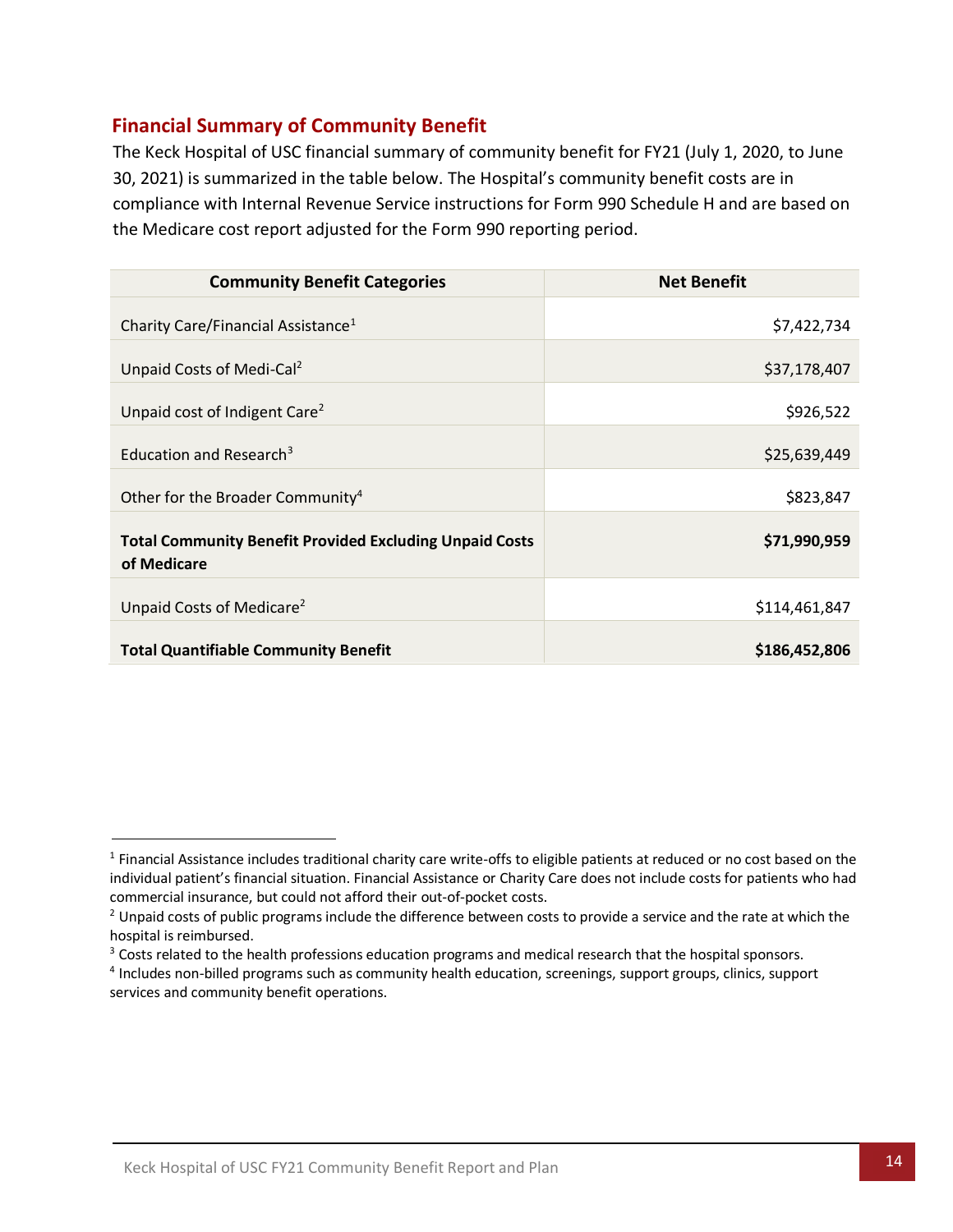# <span id="page-20-0"></span>**Community Benefit Plan FY22**

Keck Hospital of USC continues to implement activities and programs to address the priority needs in our service area. Given the current unprecedented times as a result of COVID-19, Keck Hospital anticipates some FY22 plans may be modified due to urgent community needs and situational restrictions that may limit how we are able to support the health and wellbeing of at-risk individuals and families in the hospital service area.

## <span id="page-20-1"></span>**Significant Needs the Hospital Intends to Address**

Keck Hospital intends to take actions to address the following health needs that were identified in the FY19 CHNA and detailed in the FY20-FY22 Implementation Strategy:

- Chronic diseases
- Mental health
- Preventive practices

## **Health Need: Chronic Diseases**

### **Strategy**

Increase access to programs that support prevention and health maintenance and decrease barriers to care for vulnerable populations with chronic diseases.

### **Actions**

- 1. Collaborate with Proyecto Pastoral to offer community health education, community lectures, presentations and workshops, including the Annual Proyecto Pastoral Women's Conference.
- 2. Through our ongoing partnership with American Heart Association, Keck hospital will:
	- a. Provide education to community members and primary care providers on cardiac disease and stroke prevention at the Annual FQHC Clinical Symposium.
	- b. Provide a reoccurring free produce market, *A Tu Salud,* to help address food access and affordability for the surrounding community. In addition, the hospital will host a weekly Famers Market to provide fresh fruits and vegetables for the local community and donate fresh fruits and vegetables to families in need.
- 3. Host health and wellness fairs, including screenings at the Mariachi Festival, Skid Row Carnival of Love, and Taste of Soul.
- 4. In collaboration with the Street Medicine program at Keck School of Medicine of USC, Keck Hospital will address the circumstances that undermine the physical health of the community's homeless population.
- 5. Provide support groups to assist those with chronic diseases and their families.
- 6. Design and implement strategies to foster a welcoming environment for LGBTQ community members facing chronic diseases.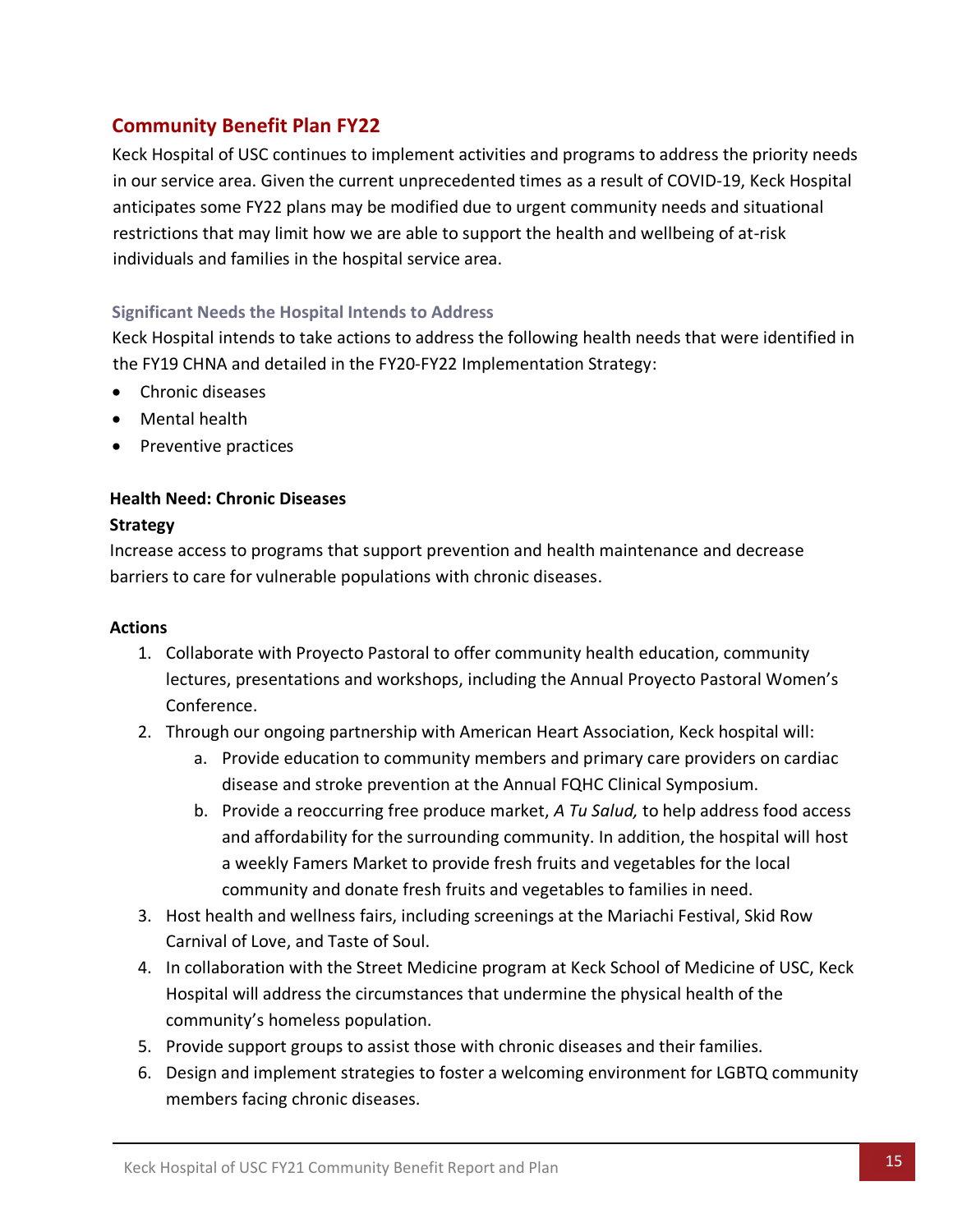7. Provide funding and in-kind support to encourage chronic disease prevention and treatment.

### **Health Need: Mental Health**

## **Strategy**

Expand access to services that will impact mental health in Los Angeles County.

### **Actions**

- 1. In collaboration with the Street Medicine program at Keck School of Medicine of USC, Keck Hospital will address the circumstances that undermine the mental and emotional wellbeing of the community's homeless population.
- 2. Offer community health education, community lectures, presentations and workshops.
- 3. Ensure equitable and inclusive care of lesbian, bisexual, transgender and queer (LGBTQ) community members facing mental health issues and concerns.
- 4. Support collaborative efforts that support access to mental health including partnering with the Department of Psychiatry for continuous care.
- 5. Increase community awareness and prevention efforts and availability of resources to address mental health concerns.
- 6. Provide funding and in-kind support to increase mental health awareness and access to care.

# **Health Need: Preventive Practices Strategy**

Expand availability and access to preventive care practices and increase compliance with preventive care recommendations, including screenings, immunizations, and lifestyle and behavior changes.

# **Actions**

- 1. In collaboration with the American Heart Association, Keck Hospital will continue the innovative school-based Teaching Garden program that promotes healthy lifestyle and eating habits to youth.
- 2. Provide education and resources focused on healthy living and disease prevention.
- 3. Increase access to primary and specialty care through telehealth services. Collaborate with local and regional clinics and hospitals in the Los Angeles Region on innovative expansion of telemedicine services to underserved patients.
- 4. Ensure staff members are equipped with the skills and knowledge to provide nondiscriminatory patient-centered preventive care.
- 5. Provide funding and in-kind support to increase preventive health screenings.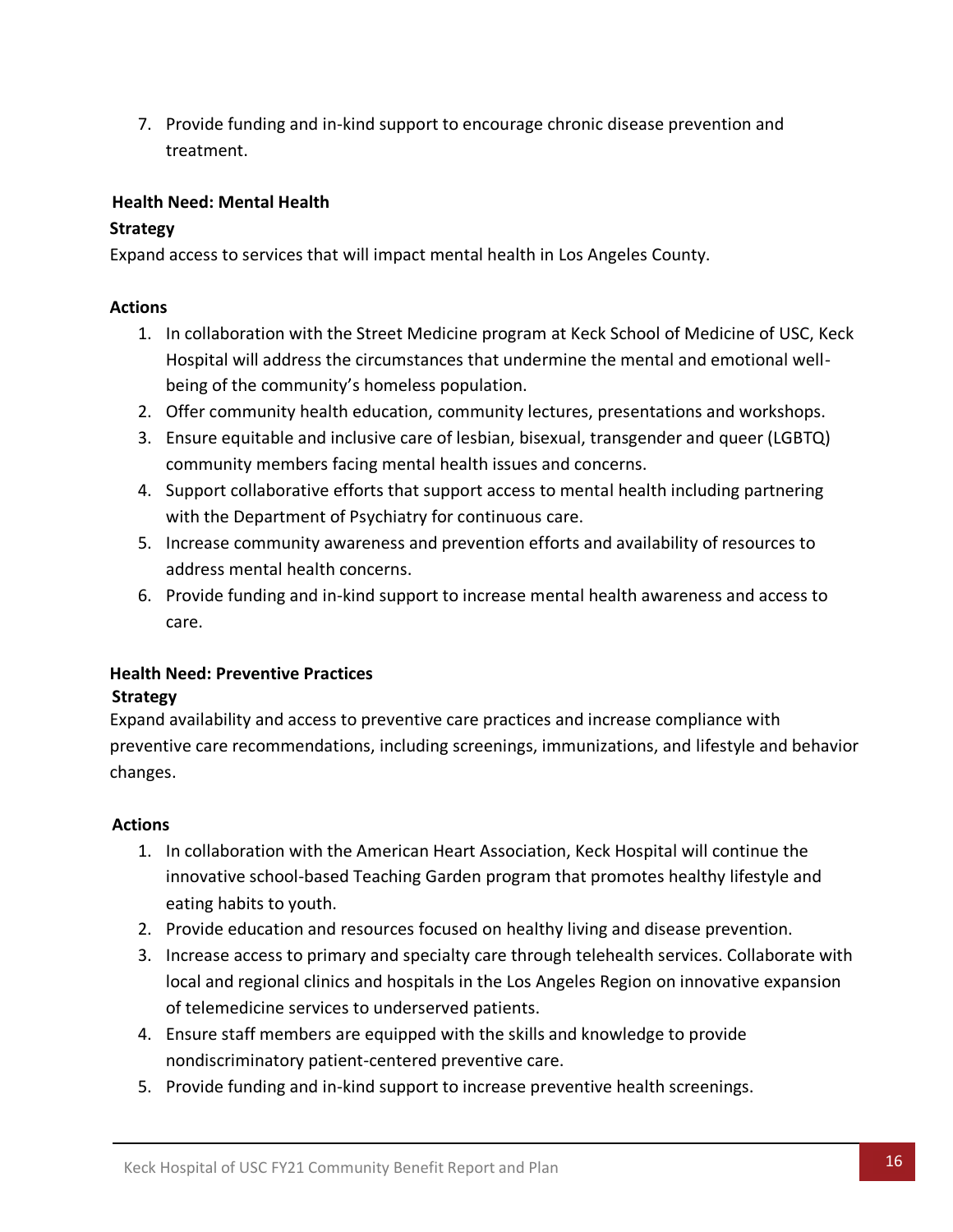### <span id="page-22-0"></span>**Needs the Hospital Will Not Address**

Taking existing hospital and community resources into consideration, Keck Hospital will not directly address the remaining health needs identified in the CHNA including access to health care, housing and homelessness, overweight and obesity, and sexually transmitted infections. Keck Hospital chose to concentrate on those health needs that can most effectively be addressed, given the organization's capabilities. Keck Hospital will continue to look for opportunities to address community needs and provide assistance where we can make a meaningful contribution.

#### <span id="page-22-1"></span>**Evaluation of Impact**

Keck Hospital of USC will monitor and evaluate the programs and activities outlined above. The reporting process includes collection and documentation of tracking measures, such as the number of people reached/served and collaborative efforts to address health needs.